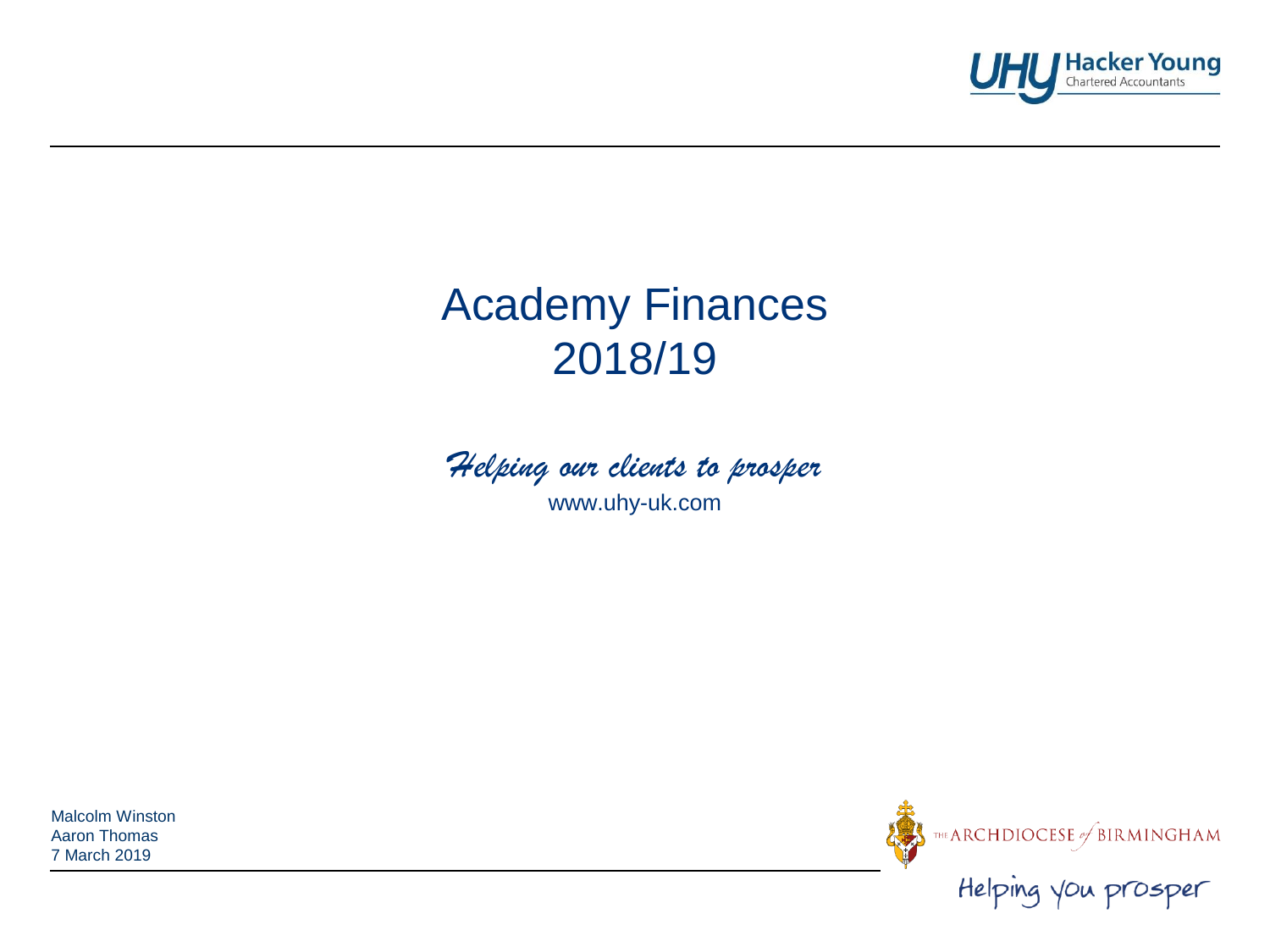

### **Contents**

- **Academy sector summary**
- $\Box$  Converting to an Academy
- Main issues from the Audit Reporting Season 2017/18
- **Academies Financial Handbook changes and updates 2018/19**
- **Benchmarking and KPI's**
- Financial Forecasting
- Summary
- About UHY

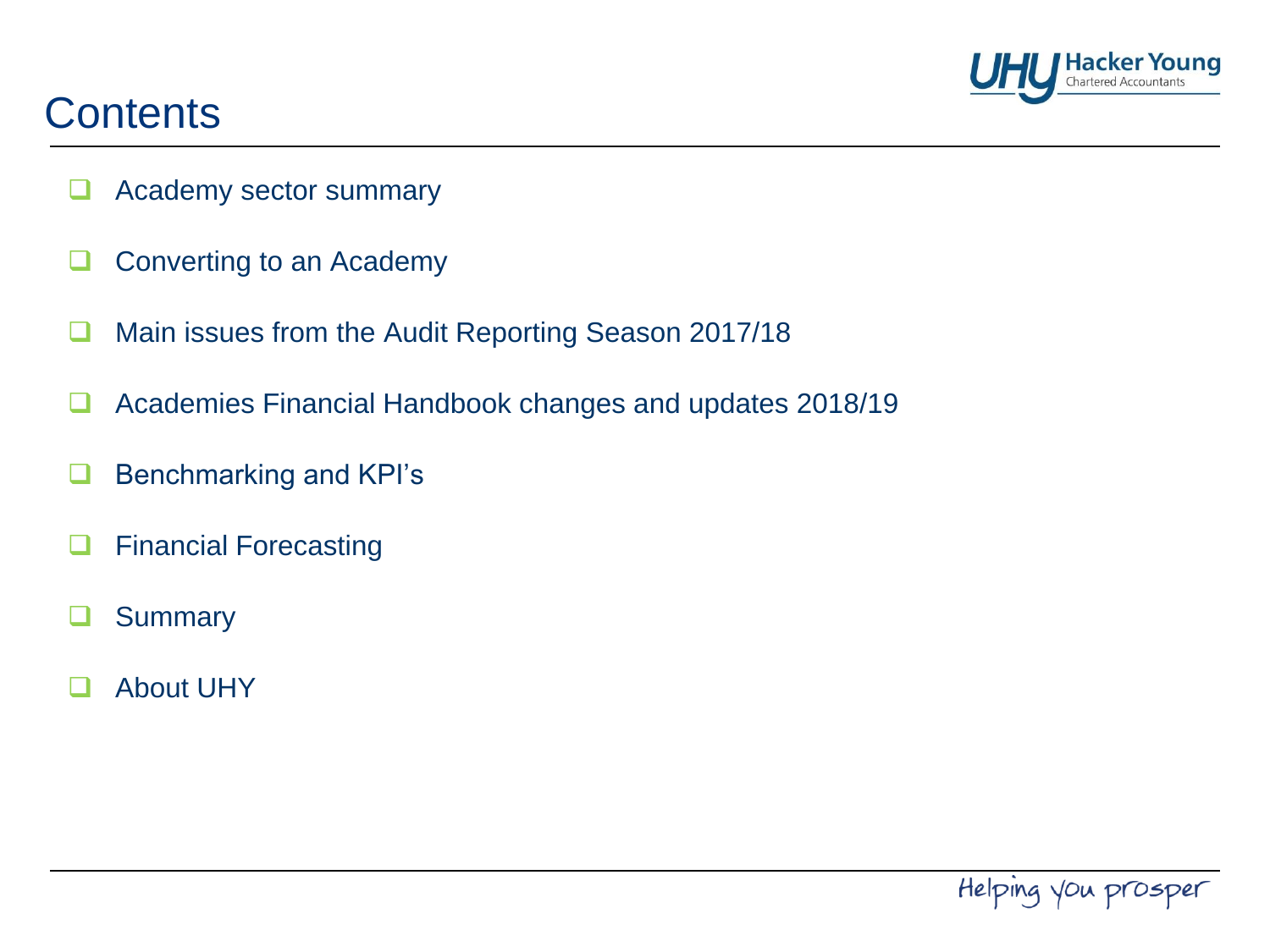

# Academy Sector Summary

| <b>Trust</b><br><b>Size</b> | <b>Academies</b><br>2017/18 | <b>Academy</b><br><b>Trust</b><br>2017/18 | <b>Academies</b><br>2016/17 | <b>Academy</b><br><b>Trust</b><br>2016/17 | <b>Academies</b><br>2015/16 | <b>Academy</b><br><b>Trust</b><br>2015/16 |
|-----------------------------|-----------------------------|-------------------------------------------|-----------------------------|-------------------------------------------|-----------------------------|-------------------------------------------|
| $\mathbf 1$                 | 1,686                       | 1,686                                     | 1,915                       | 1,915                                     | 2,033                       | 2,033                                     |
| $\overline{2}$              | 624                         | 312                                       | 580                         | 290                                       | 536                         | 268                                       |
| $3 - 5$                     | 1,848                       | 491                                       | 1,338                       | 365                                       | 1,091                       | 304                                       |
| $6 - 10$                    | 1,652                       | 219                                       | 1,061                       | 145                                       | 675                         | 96                                        |
| $11 - 20$                   | 1,149                       | 84                                        | 468                         | 34                                        | 414                         | 29                                        |
| $21 - 30$                   | 555                         | 22                                        | 347                         | 14                                        | 204                         | 8                                         |
| $31 - 40$                   | 307                         | 9                                         | 178                         | 5                                         | 68                          | $\overline{2}$                            |
| $41 +$                      | 356                         | $\overline{7}$                            | 200                         | $\overline{4}$                            | 281                         | 6                                         |
|                             | 8,177                       | 2,830                                     | 6,087                       | 2,718                                     | 5,302                       | 2,716                                     |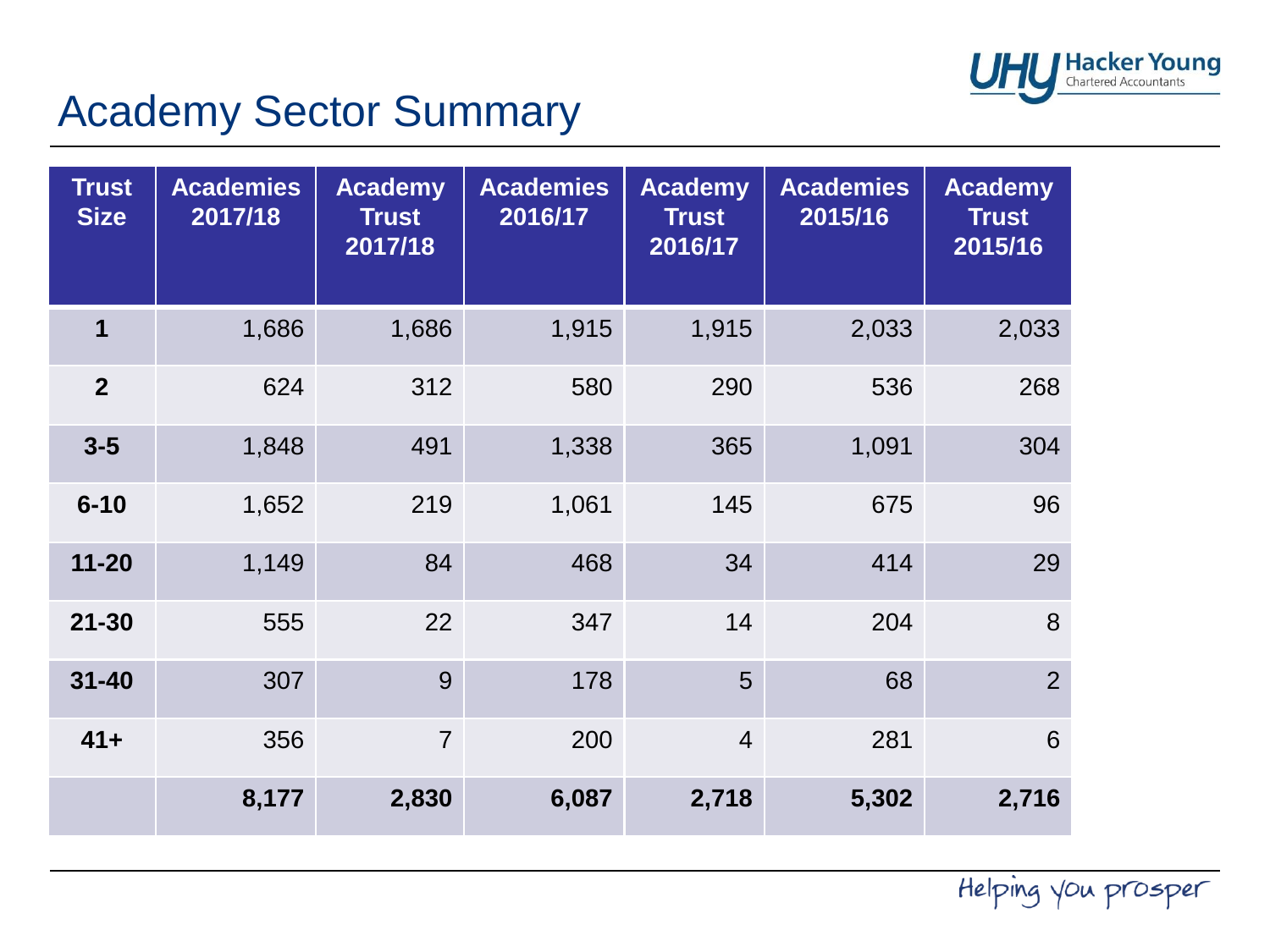

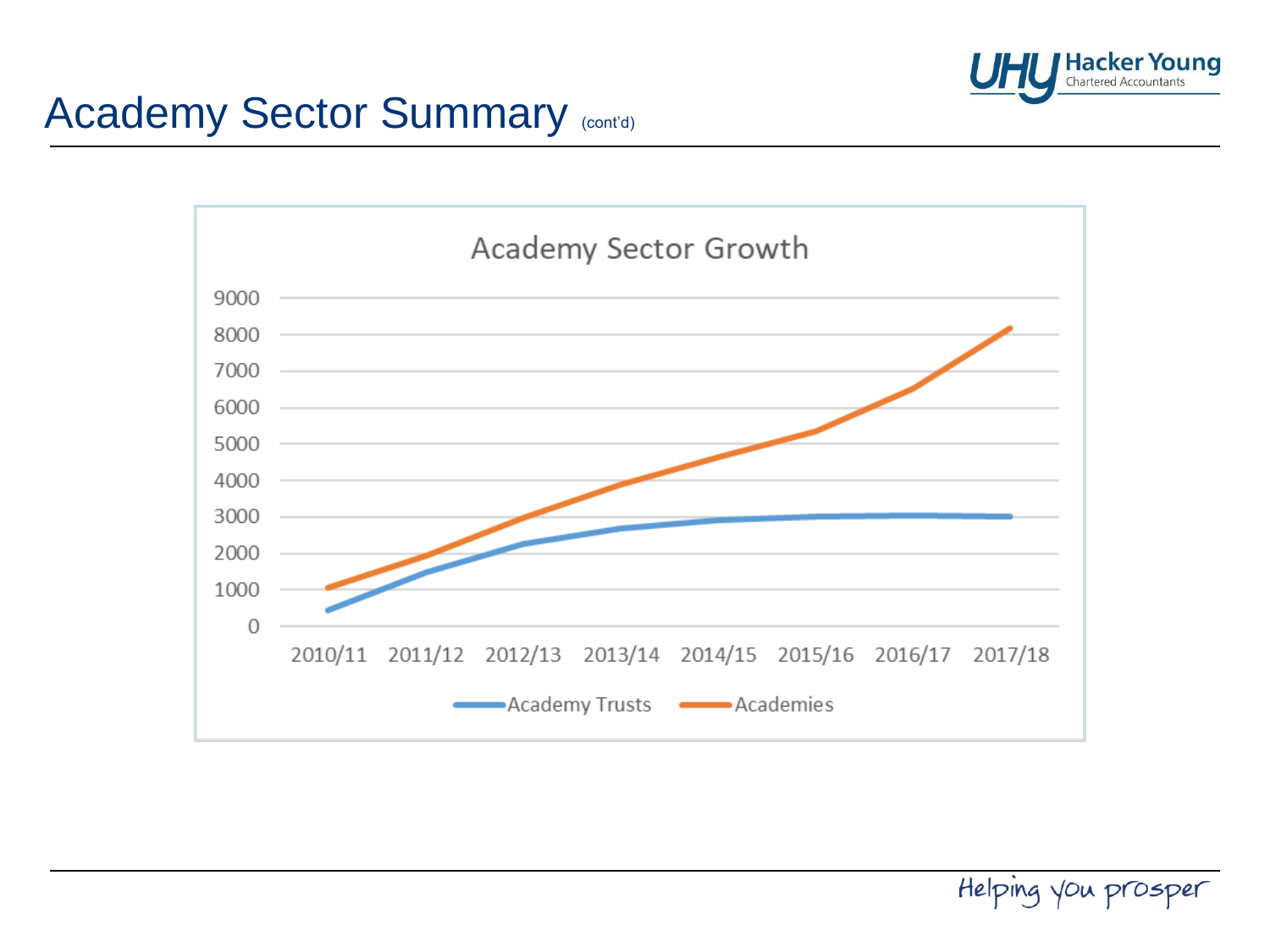

## Academy Sector Summary (cont'd)

- In 2017/18 there were over 8,000 (2016/17 6,000) Academy Schools comprising almost 3,000 Academy Trusts;
- In 2017/18 8,177 Schools are Academies 38% (2016/17 35%), 13,359 are Maintained Schools 62% (65% 2016/17);
- The majority of 8,177 Academies are Primary Schools 5,167 (63%) compared to Secondary 3,010 (37%)
- The majority were single Academy Trusts in 2016/17 but are now MAT's in 2017/18;
- However, whilst there has been an increase of approximately 2,000 (2017 1,000) schools from 2017/18 converting to Academies, almost all have been absorbed within existing Academy Trusts;
- 2017/18 and 2016/17 has seen a further 2,000 (1,500 2016/17) schools becoming Academies, but **NOT** an increase in Academy Trusts;
- It is expected that a further 2,000 maintained schools will become academies during 2018/19;
- Overall, Academy Trusts will just become larger.

Helping you prosper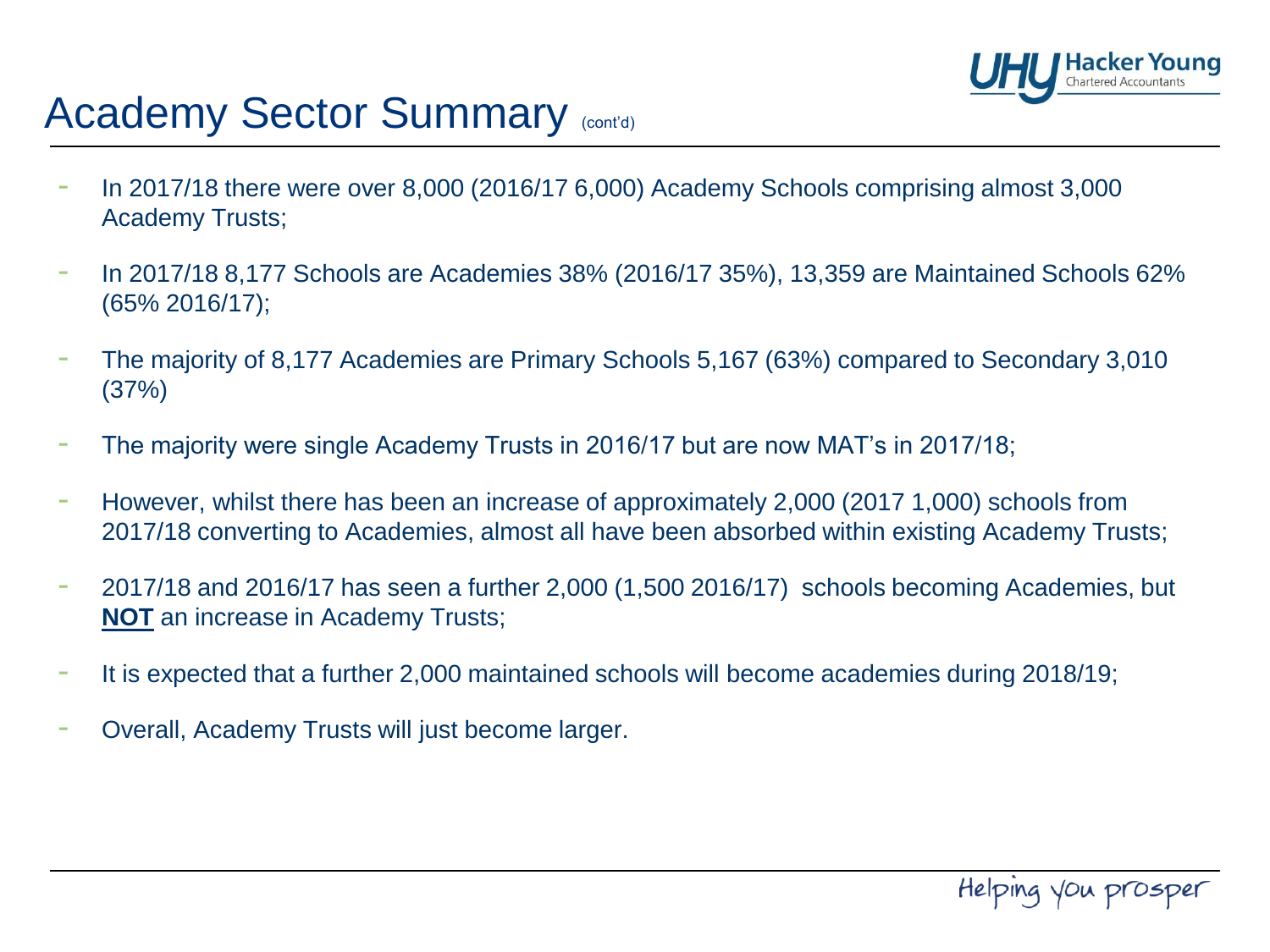

### Converting to an Academy

Main steps for converting maintained schools to an Academy

- Register an interest with DfE;
- Obtain written consent from:
	- Governing body;
	- MAT;
	- Diocese;
- Prepare an application to DfE based on:
	- last 3 years exam results;
	- Ofsted reports;
	- School finances;
- DfE will assess application and grant an Academy order after 4-6 weeks;
- £25,000 support grant received and indicative letter of funding;
- Appoint a legal adviser;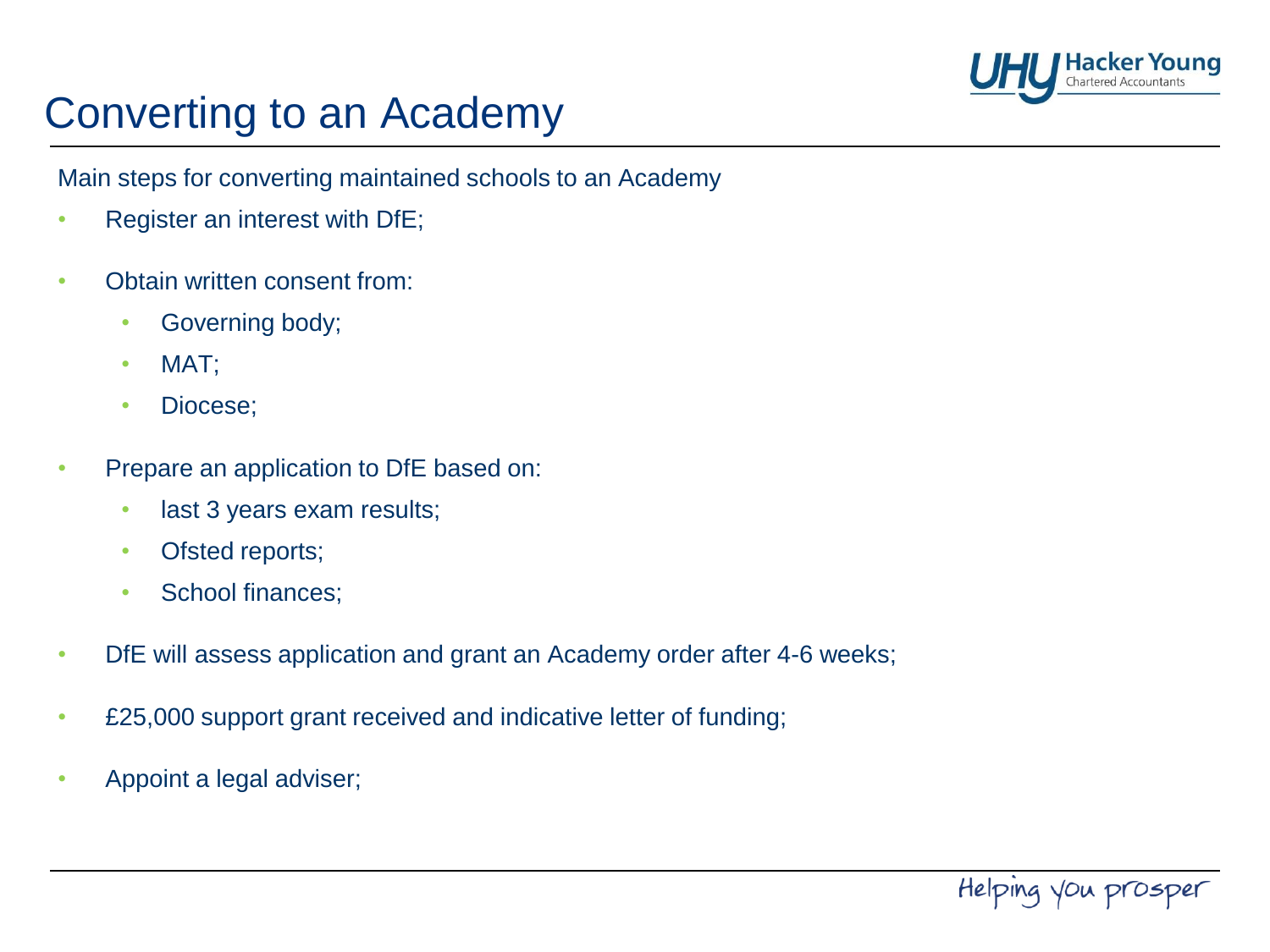

- Undertake statutory consultation with:
	- Staff
	- Governors;
	- Pupils;
	- Community.
- Obtain an actuarial assessment;
- Obtain details of ownership of Land and Buildings;
- Compile a list of Service Level Agreements to be transferred;
- Undertake TUPE consultation;
- Agree draft funding agreement with DfE;
- Set up a Charitable Company.

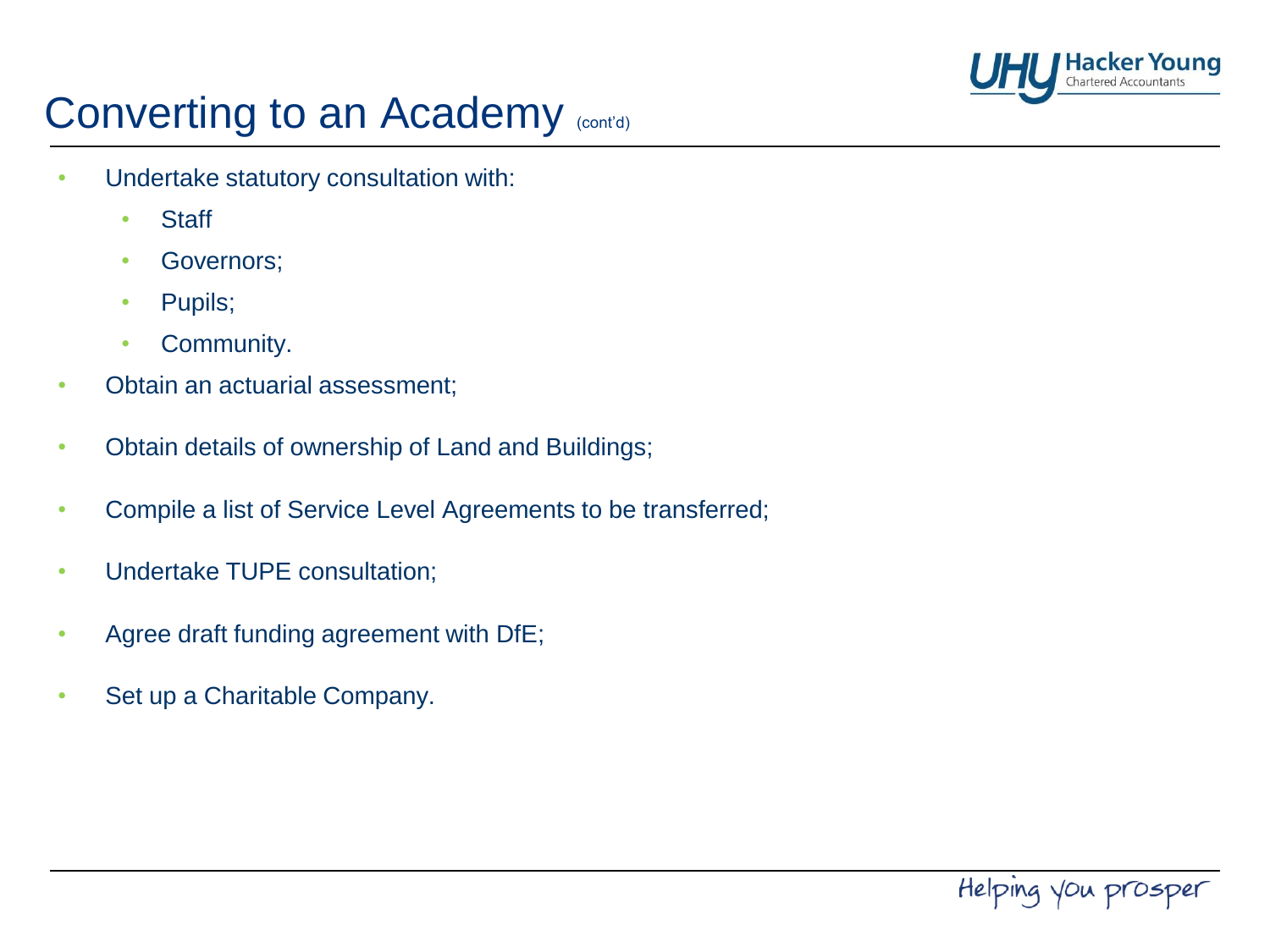

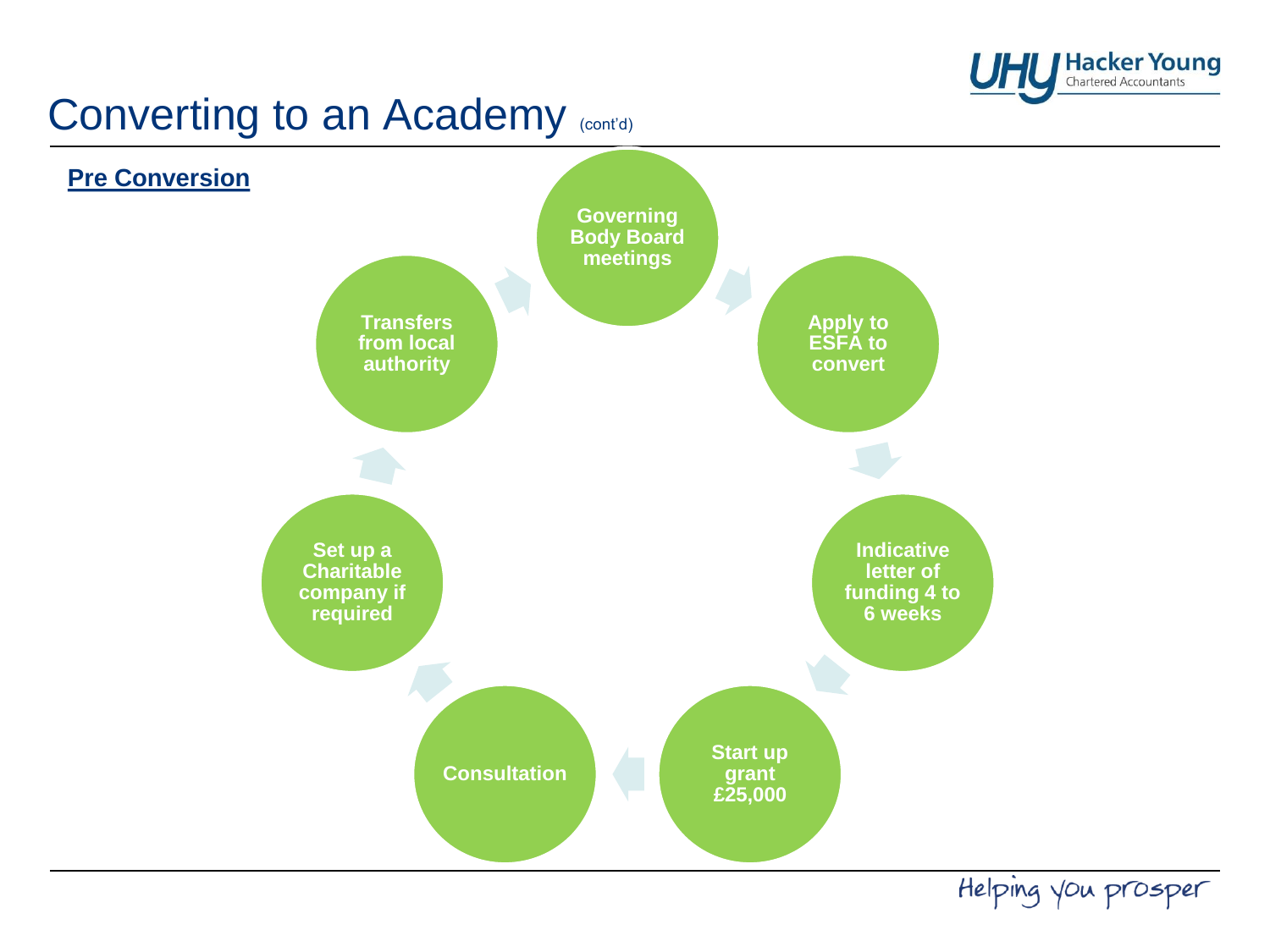

#### **Pre-conversion**

- Due Diligence Educational, Financial & Much More *''the care a reasonable person should take before entering into an agreement or transaction with another party''*
- Educational Due Diligence Best described as an Ofsted style report on the school, however going into much more detail.
- Financial Due Diligence

Reviewing the financial position of the school both now and in future.

- Budgets & forecasts
- **Surplus & deficits**
- **Pupil intake numbers**
- Staffing structure and costs
- **Pensions & National Insurance impacts**
- **Resource / capital requirements**
- Financial Planning

Understanding the financial needs and requirements at and post conversion.

- New financial management software (FMS SIMMs, PS Financials, Sage)
- Resource purchasing pre-conversion.

'' MACs are becoming more selective over which schools they invite to join them''

Helping you prosper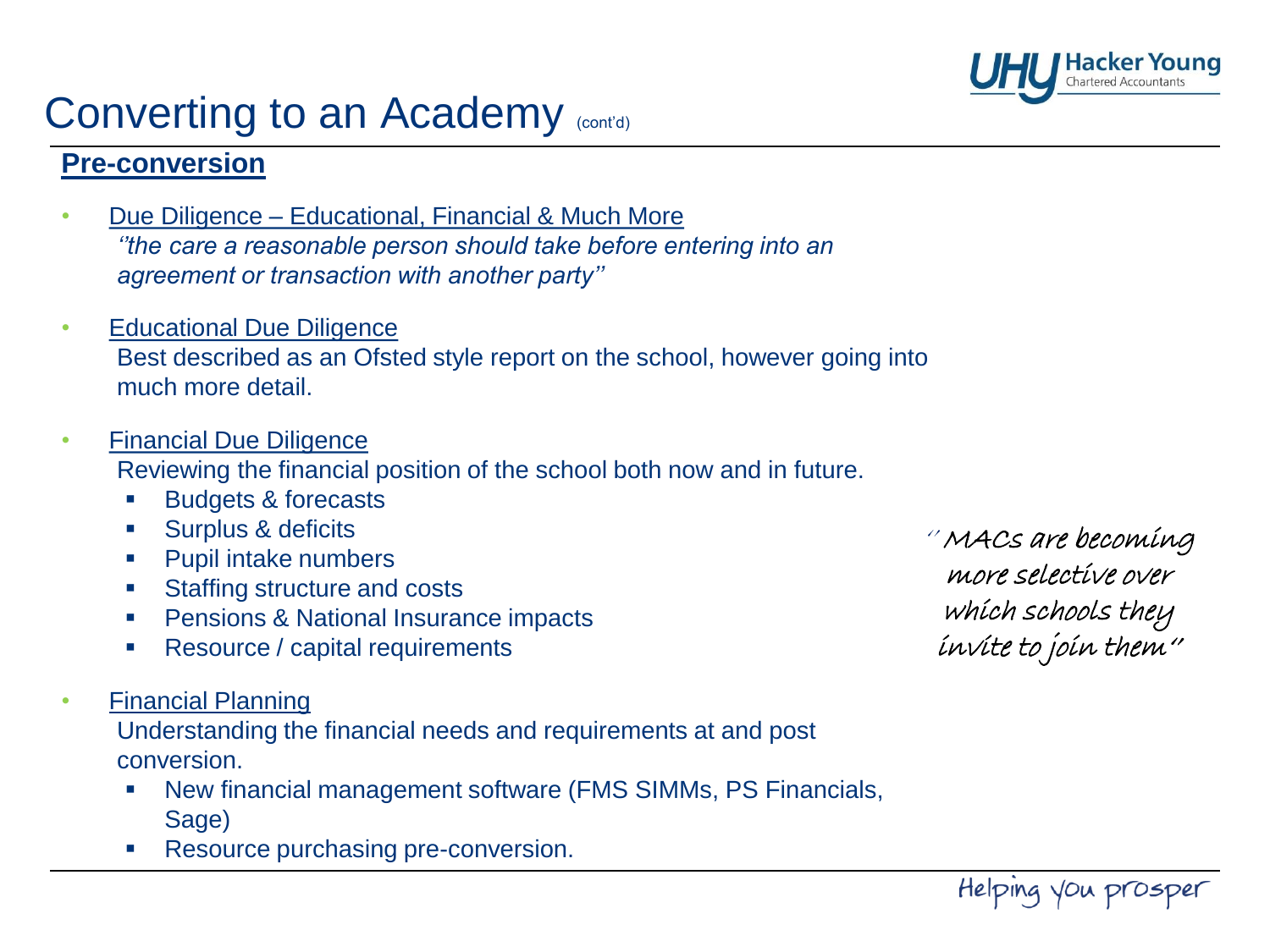### **At conversion**

At conversion the Education and Skills Funding Agency issues a ''Welcome pack for new openers''.

The pack contains a host of useful information, ranging from financial issues right through to admissions and insurance protection.

Some of the key financial deadlines for new academies are shown as:

- ❖ Within 6weeks of opening
	- Complete and submit your land & building valuation form
	- **□** Submit your budget forecast
- Within 2 months of opening
	- **□** Submit your claim form for national non-domestic rates relief and income
- ❖ Within 4 months of opening
	- Submit your financial management & governance self-assessment form

'' The first few months of opening can be a busy time for the finance and admin team''

**Hacker Young**<br>Chartered Accountants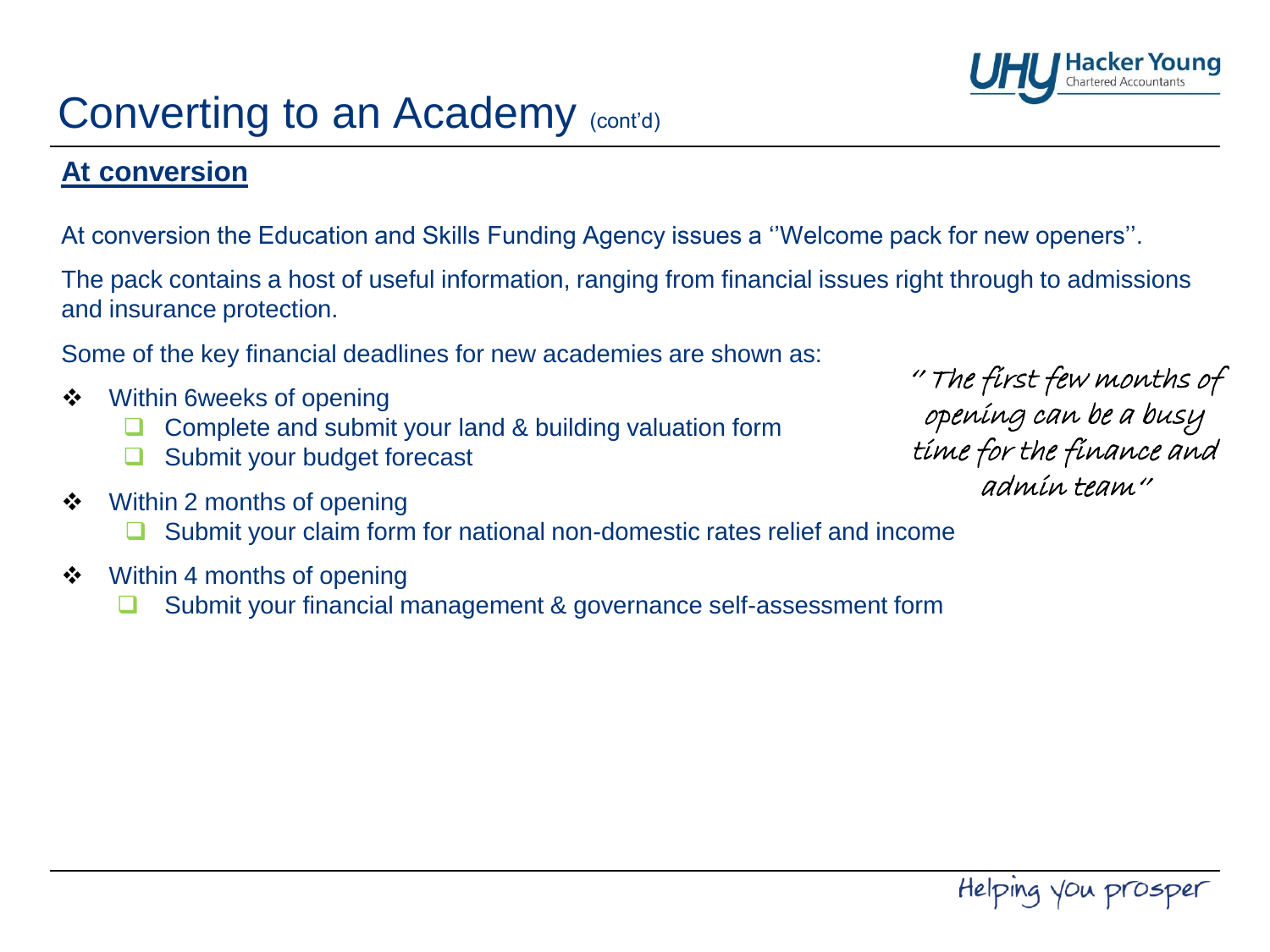### **Post Conversion**

#### **Financial compliance & statutory deadlines**

Being an academy or part of a MAT/MAC comes with a number of financial obligations and strict deadlines which VA schools don't need to comply with. Your freedom comes with responsibilities.

These financial obligations include:

- The preparation of full Accounts and their submission to the ESFA and Companies House;
- The auditing of those Accounts;
- The preparation of the Annual Accounts Return and its submission to the ESFA;
- The preparation of the TPS pensions certificate and its audit as well as its submission to the TPS.



'' Your accountants and auditors will help You fulfil all your statutory obligations''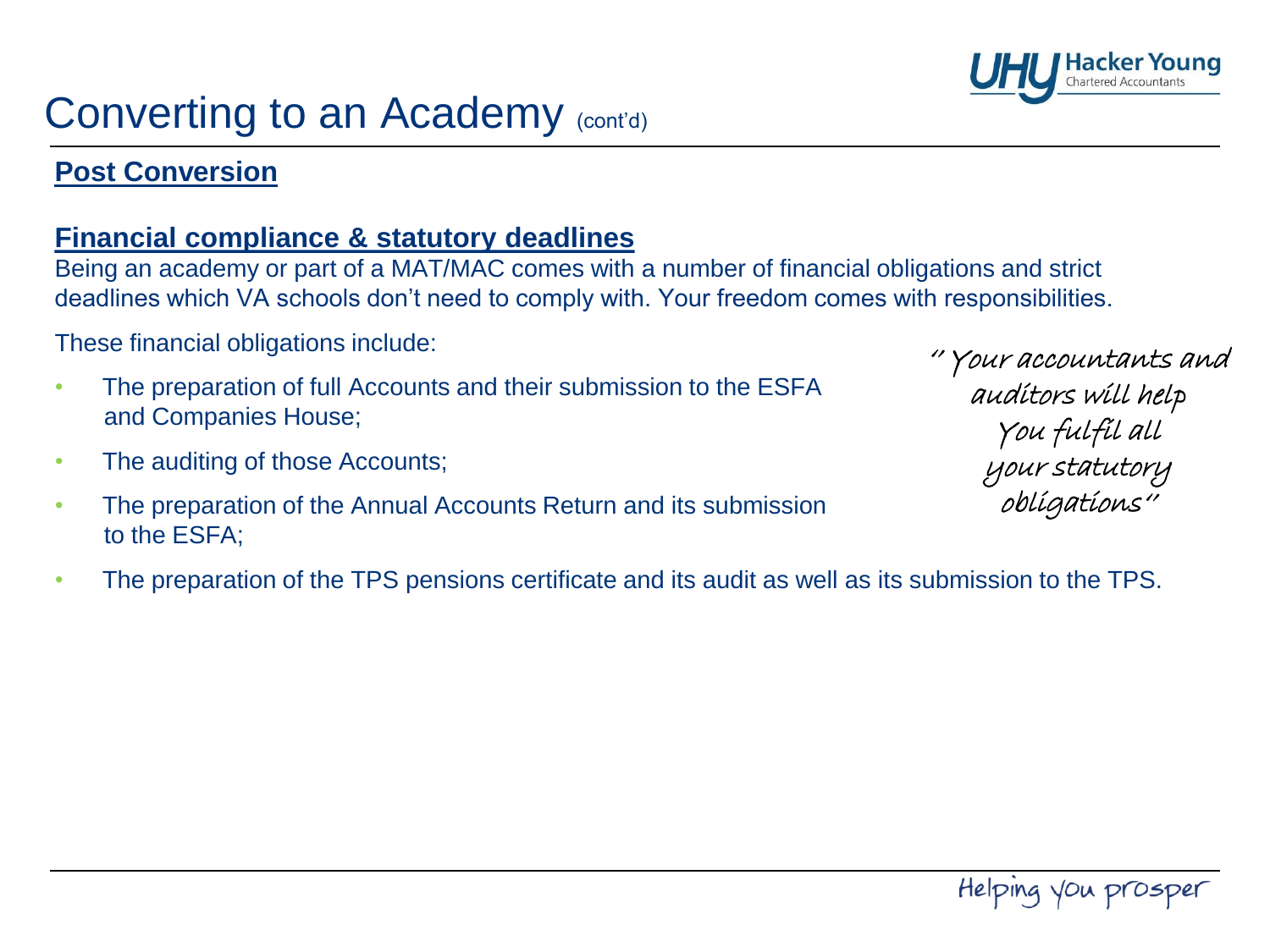

### **Multi Academy Companies (MAT/MACs)**

#### **Pros**

- Ensuring value for money through:
	- Greater purchasing power; and
	- Economies of scale through the consolidation of certain back office functions.
- Finances of weaker schools can be supported by stronger schools;
- Staff are employed by the MAT/MAC rather than the school, providing greater opportunities for career advancement; and
- Higher quality staff can be employed across more than 1 school.

#### **Cons**

- Inconsistent accounting systems and governance between schools; and
- Individual schools may feel their independence is threatened.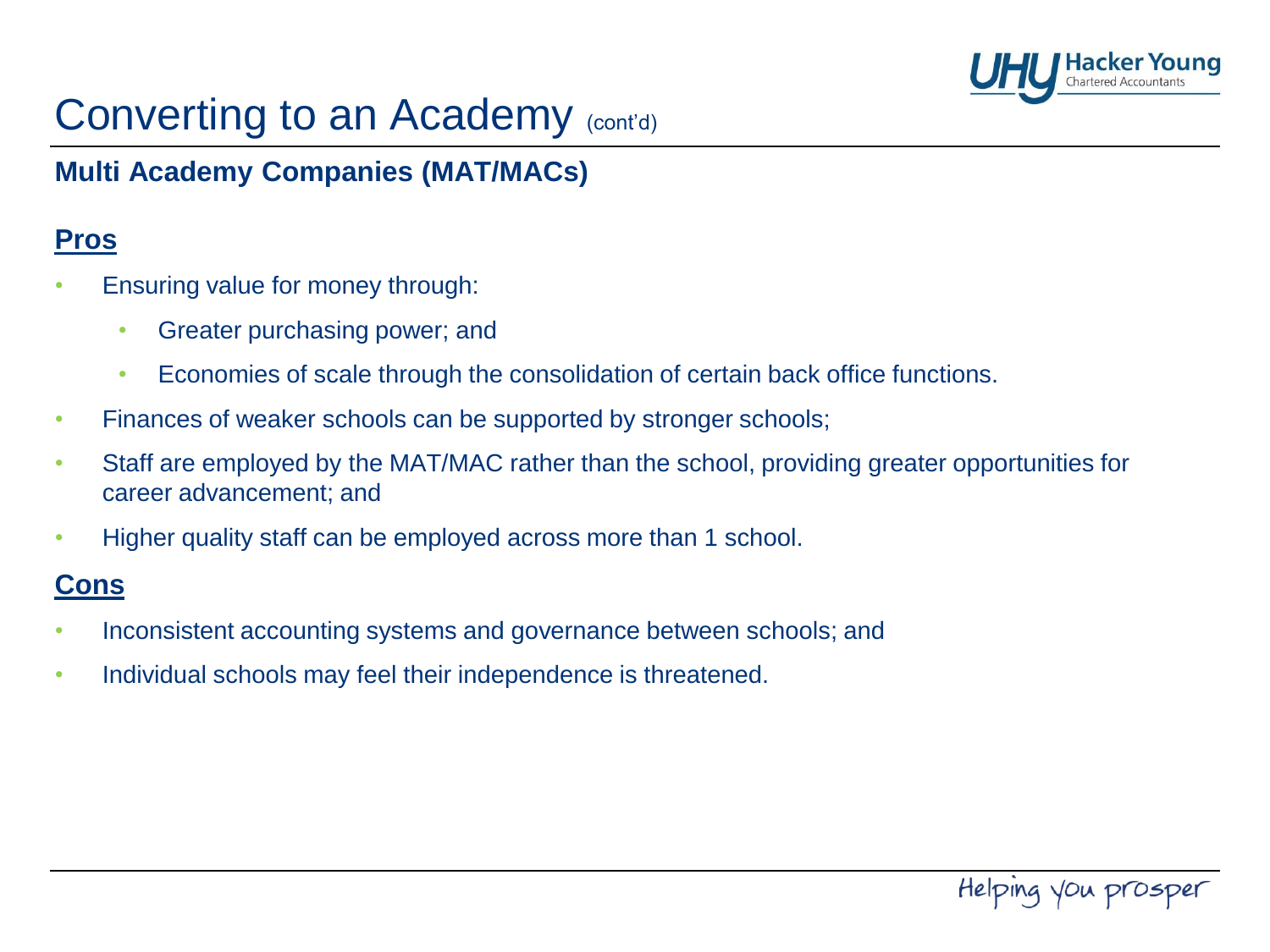

#### **Financial management assistance**

- Due Diligence Support
- Creation and enhancement of financial governance and internal control procedures, through the introduction of 'best practice' policies
- Support in development of the Chart of Accounts and the coding and reporting structures
- Liaising with local authorities
- Liaising with software providers
- Company secretarial support
- Pension valuation support
- Inherited assets support
- Ongoing free tax and VAT advice
- Free telephone support on all finance matters
- Quarterly newsletters on academy finance matters for example on VAT
- Training in finance matters for Trustees and the management team
- Establishment of accounting policies e.g.. capitalisation limits, depreciation rates
- Fulfilling the Internal Auditor role by a 6 monthly inspection of the internal accounting systems.
- Establishment and maintenance of a balanced budget
- Review and maintenance of the financial governance framework:
	- risk register
	- internal controls
	- accounting controls
	- regular updates
- Support in preparation of budget estimates and final budgets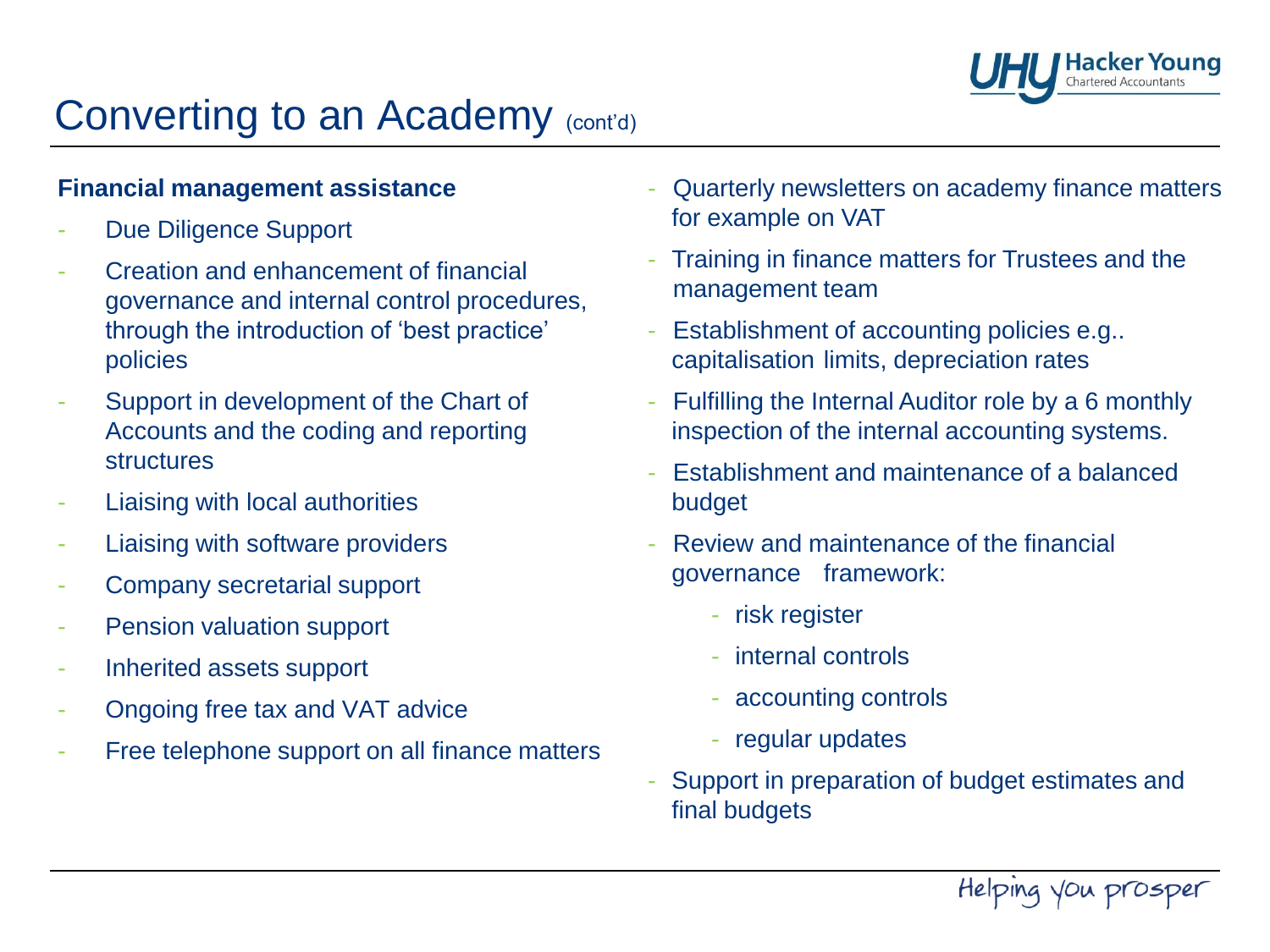

#### **Free services**

- Telephone support on all finance matters
- Close day to day involvement of the partner and senior manager
- Weekly blogs on academy finance matters
- Quarterly newsletters on academy finance matters
- Benchmarking against other Academies
- Technical updates on emerging financial issues
- Access to academy schools microsite
- Access to the UHY National Academy Sector group on all matters of educational financial interest

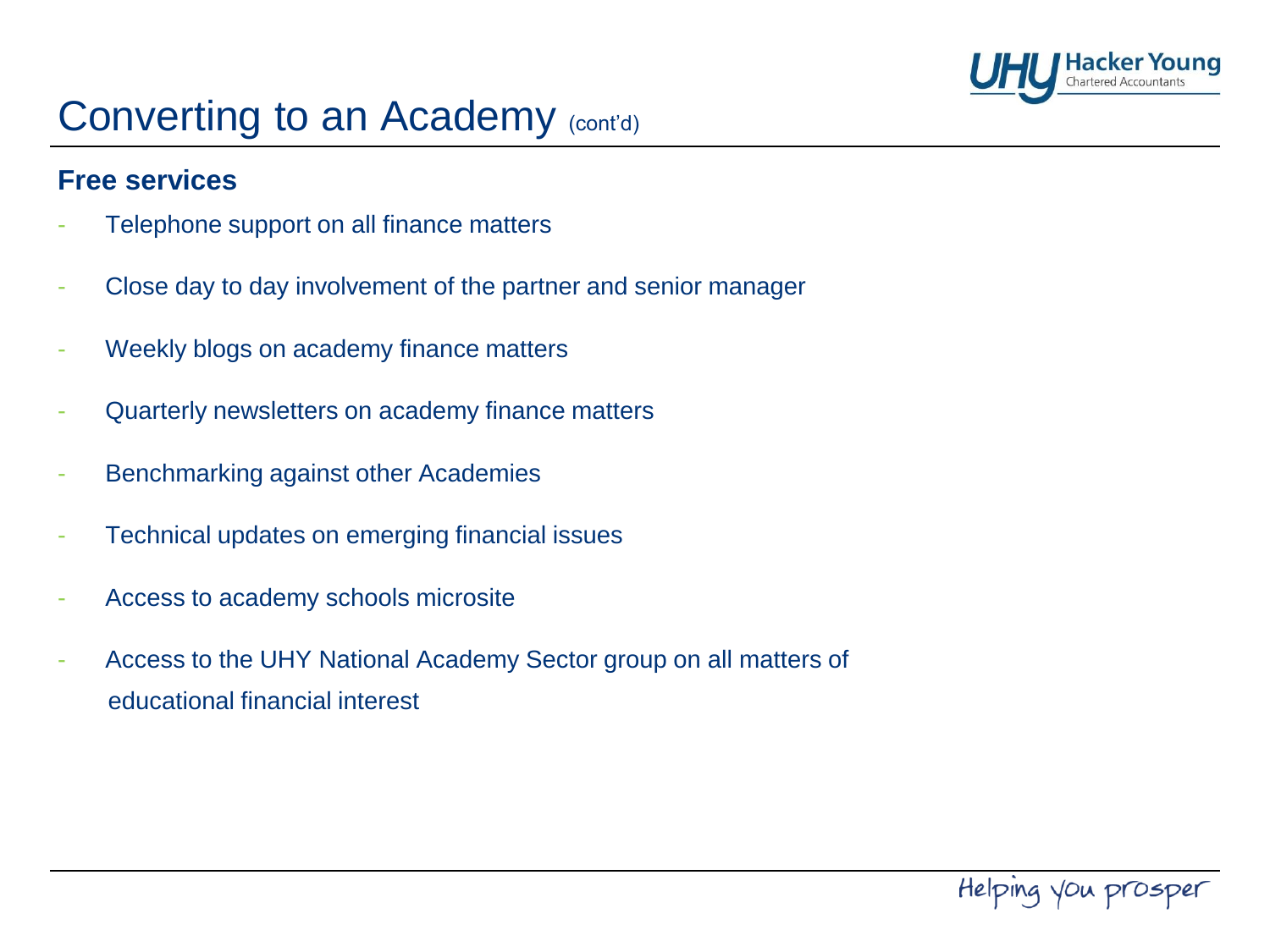# Main issues arising from the Audit Reporting Season 2017/18



| 1.                                               | <b>Audit reports largely unqualified</b>                        | 2017/18 | 2016/17 |  |  |  |  |
|--------------------------------------------------|-----------------------------------------------------------------|---------|---------|--|--|--|--|
|                                                  | <b>Unqualified</b>                                              | 2,621   | 2,562   |  |  |  |  |
|                                                  | <b>Trust closing</b>                                            | 81      | 21      |  |  |  |  |
|                                                  | Going concern                                                   | 93      | 89      |  |  |  |  |
|                                                  | Inadequate salary trustee disclosure<br>$\bullet$               | 8       | 10      |  |  |  |  |
|                                                  | No land and buildings valuation<br>$\bullet$                    | 17      | 21      |  |  |  |  |
|                                                  | No actuarial valuation<br>$\bullet$                             | 10      | 15      |  |  |  |  |
|                                                  |                                                                 | 2,830   | 2,718   |  |  |  |  |
| <b>Management letter points increasing</b><br>2. |                                                                 |         |         |  |  |  |  |
|                                                  | Total number of management letter points                        | 10,894  | 9,586   |  |  |  |  |
|                                                  | Average number of management letter points a trust<br>$\bullet$ | 3.5     | 3.3     |  |  |  |  |
|                                                  | Number of trusts with a high risk weakness<br>$\bullet$         | 403     | 409     |  |  |  |  |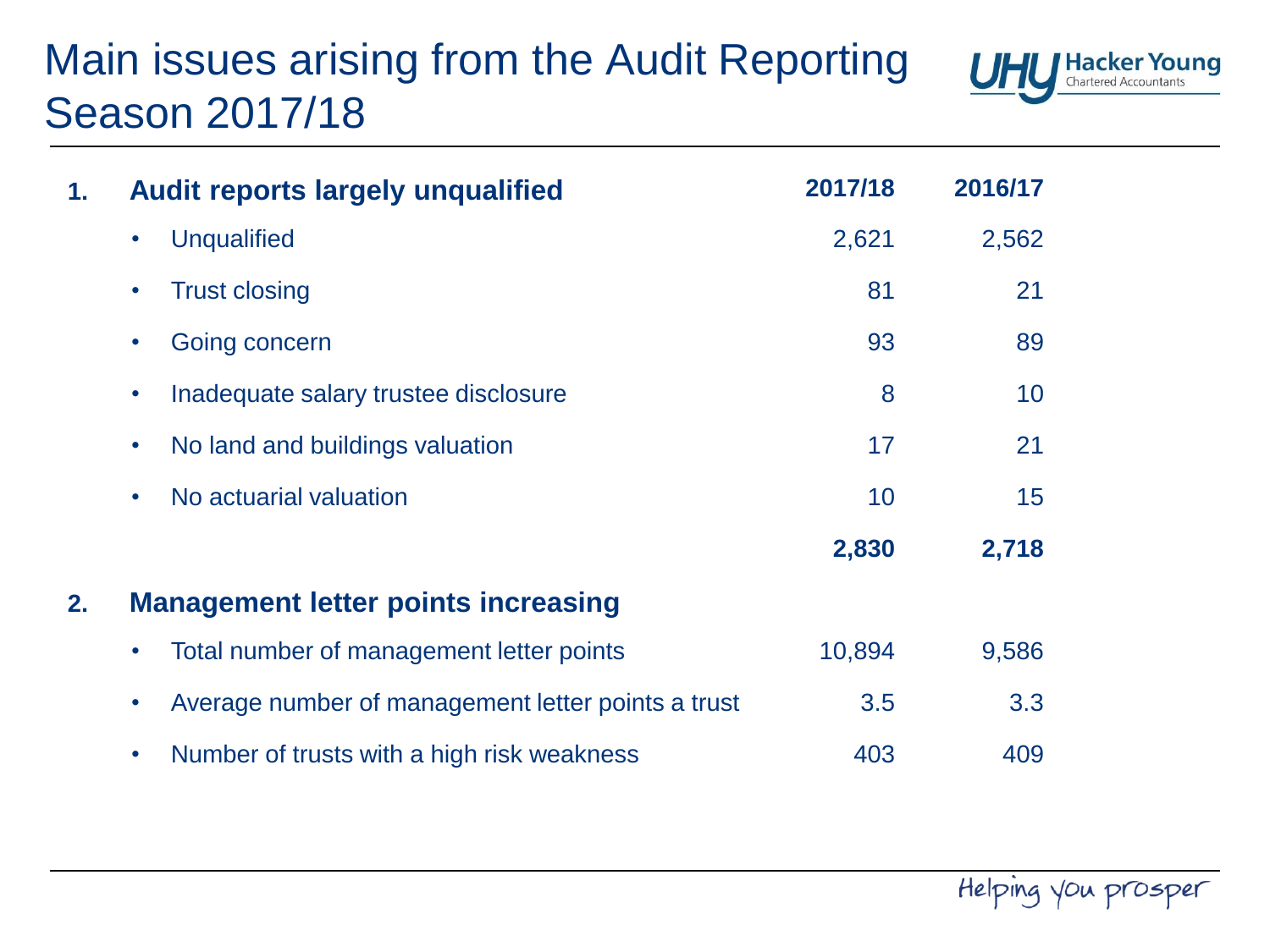# Main issues arising from the Audit Reporting Season 2017/18 (cont'd)



#### **3. Management letter points main themes**

- Inadequate internal controls:
	- poor division of duties;
	- control accounts not reconciled;
- Inadequate budgeting:
	- not in agreement with actual year end results;
- Inadequate governance:
	- no finance and resource committee/audit committee;
	- no internal audit;
	- trustees with the wrong skills;
- Related party transactions occurring:
	- at more than cost:
- No declaration of interests:
	- when trading with connected parties;
- Tendering procedures not followed;
- Academy website documentation not uptodate e.g. audited accounts must be available on website by 31 January, pupil premium not detailed.

Helping you prosper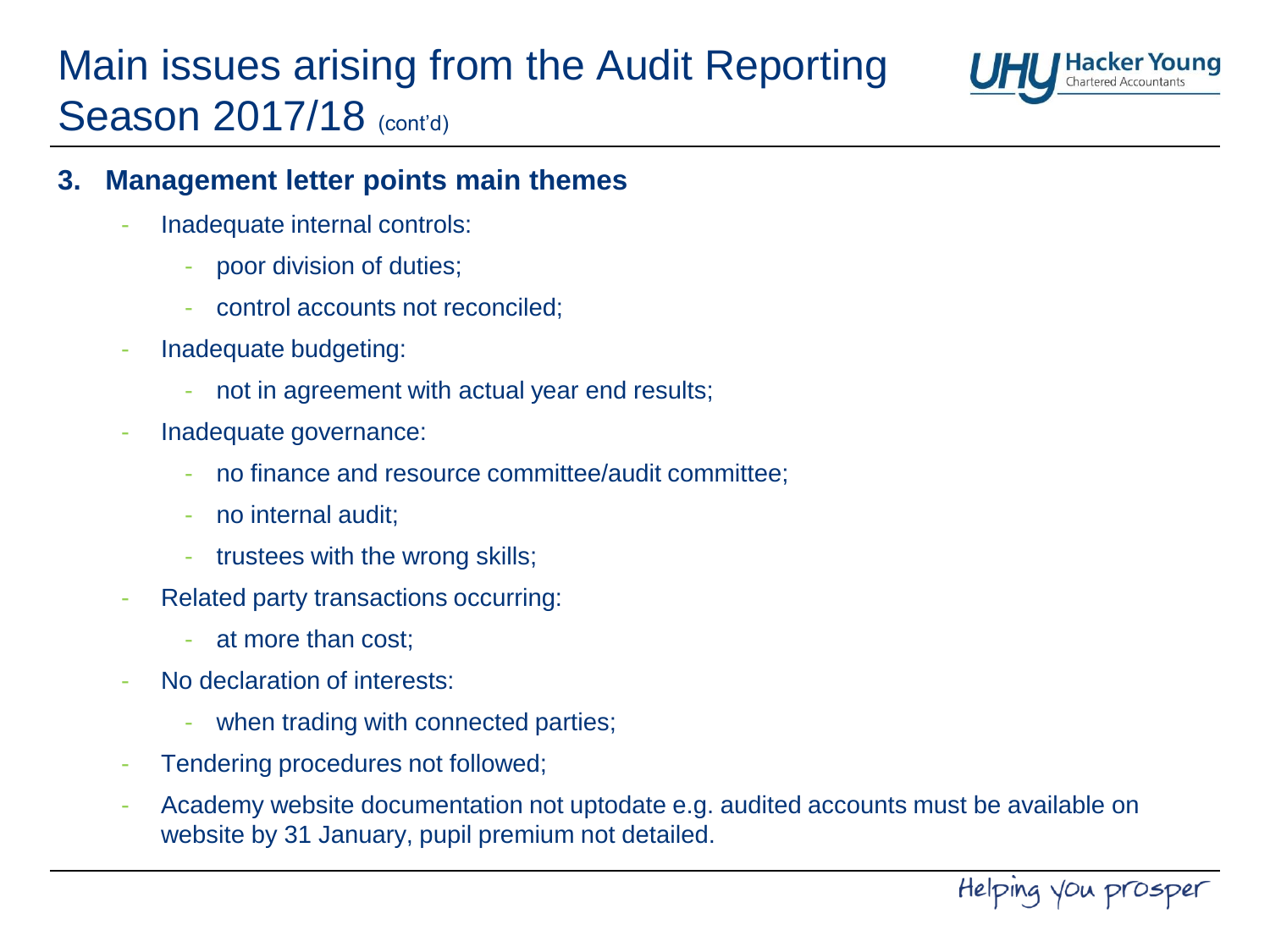## Main issues arising from the Audit Reporting Season 2017/18 (cont'd)



#### **Governance**

Governance arrangements at Academies were generally good, with Management letter issues identified being of low risk, however schools with:

- poor leadership;
- weak board of trustees;

usually had:

- financial issues;
- weaknesses in procurement practices;
- failure to disclose related party transactions;
- inadequate controls.

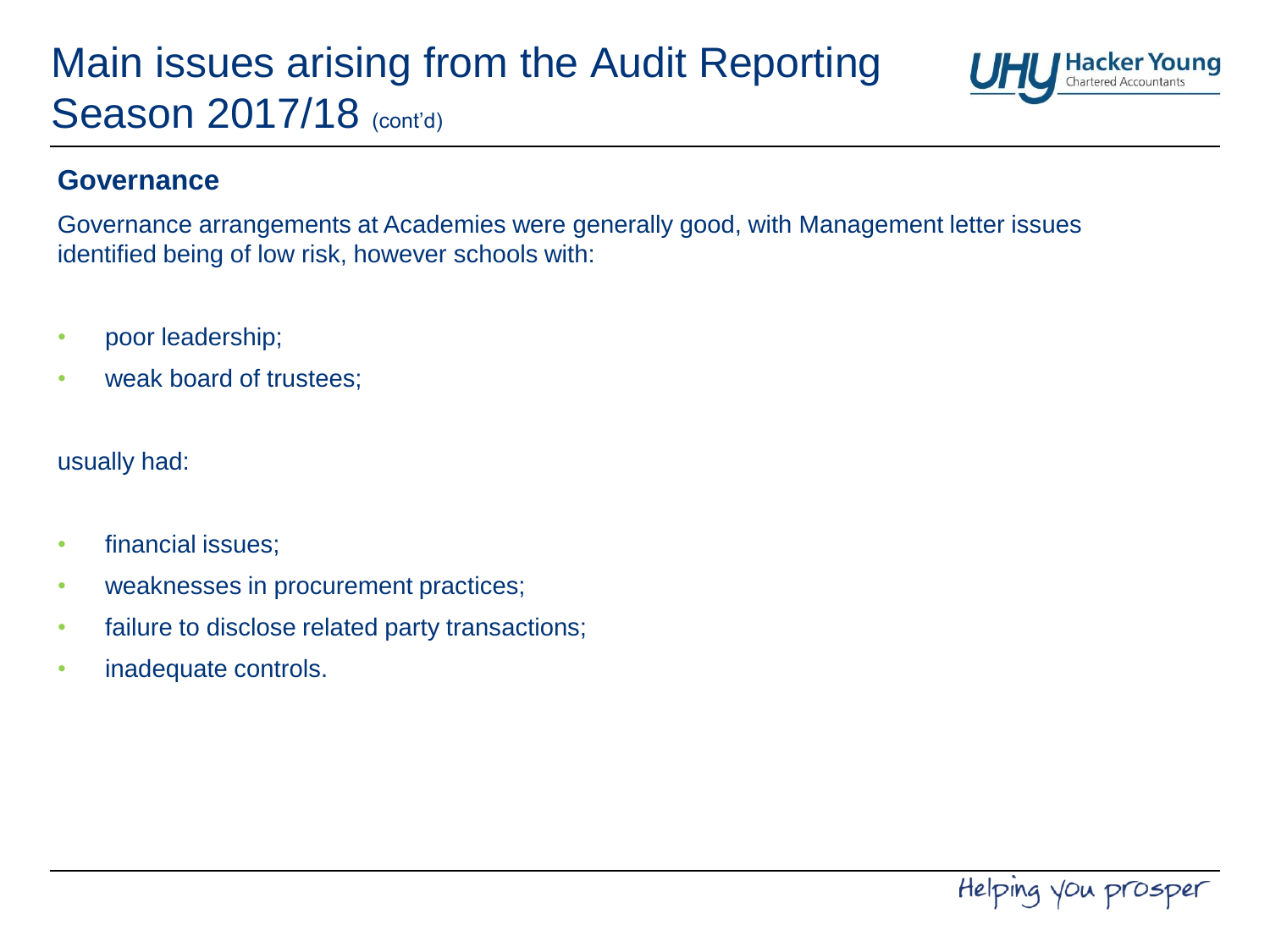## Main issues arising from the Audit Reporting Season 2017/18 (cont'd)



#### **Irregularity themes**

In cases where there were irregularity issues a general theme consisted of:

Overly strong Headteacher/ **Principal** 

Weak Board of Trustees

Under developed and under resourced finance departments resulting in lack of governance and poor financial controls

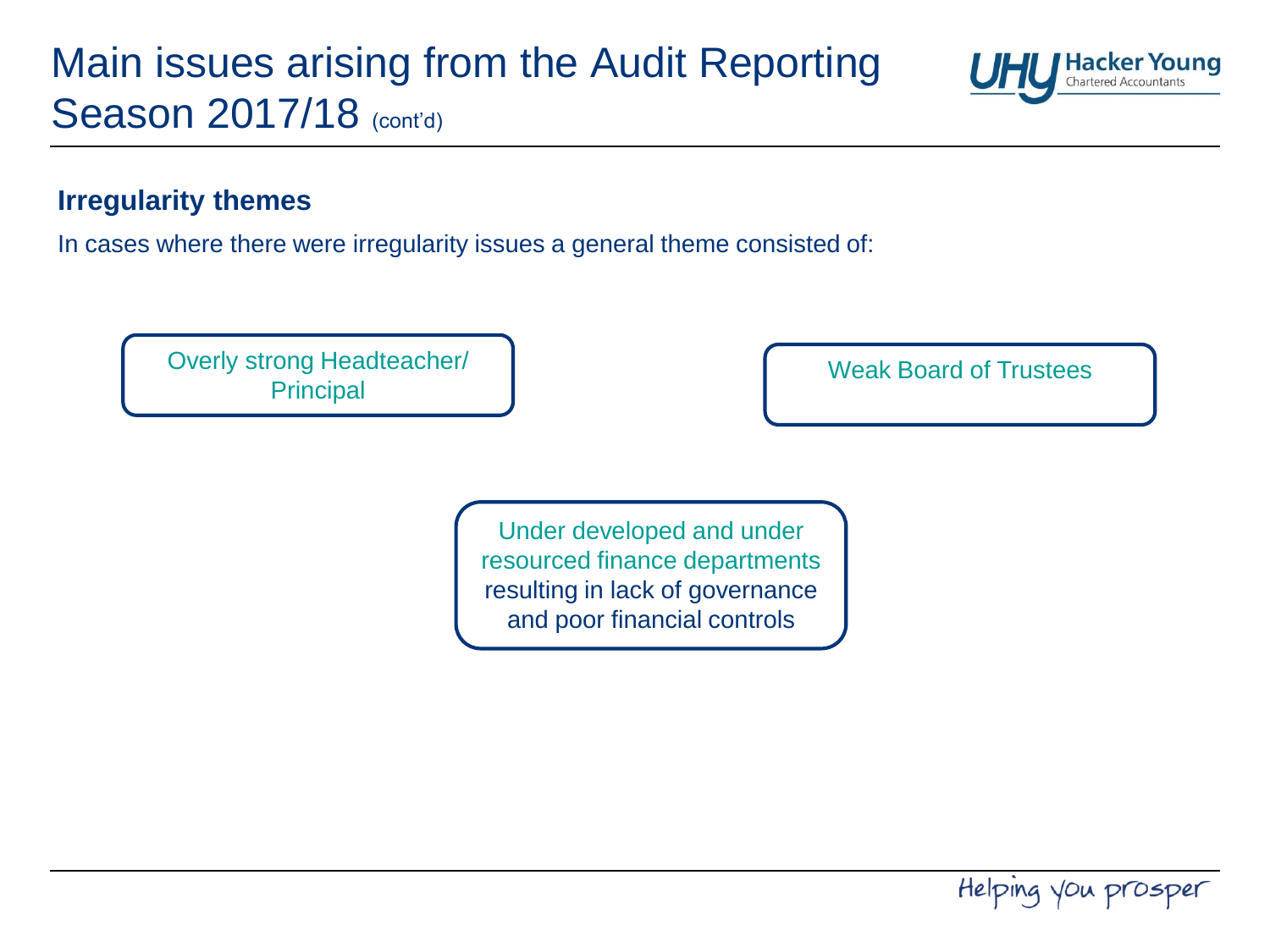# Academies Financial Handbook changes and updates 2018/19 (cont'd)



- From 1 April 2019 all related parties must:
	- be reported to the ESFA;
	- have prior approval if any transaction individually or in aggregate is greater than £20,000.
- Management accounts must be produced and shared with the Chair of Trustees monthly, all other Trustees 6 times a year;
- Financial information to be benchmarked against similar academies;
- Senior management pay levels to be evidenced and must be agreed by the Board of Trustees;
	- transparent;
	- proportionate;
	- justifiable.
- Boards of trusts must meet a minimum of 3 times a year and 6 times a year for larger trusts (if meet less, there is a requirement to explain)
- Robust cash management procedures to be maintained;
- Budget forecasts to be compiled realistically and pupil numbers not used as a balancing figure;

Helping you prosper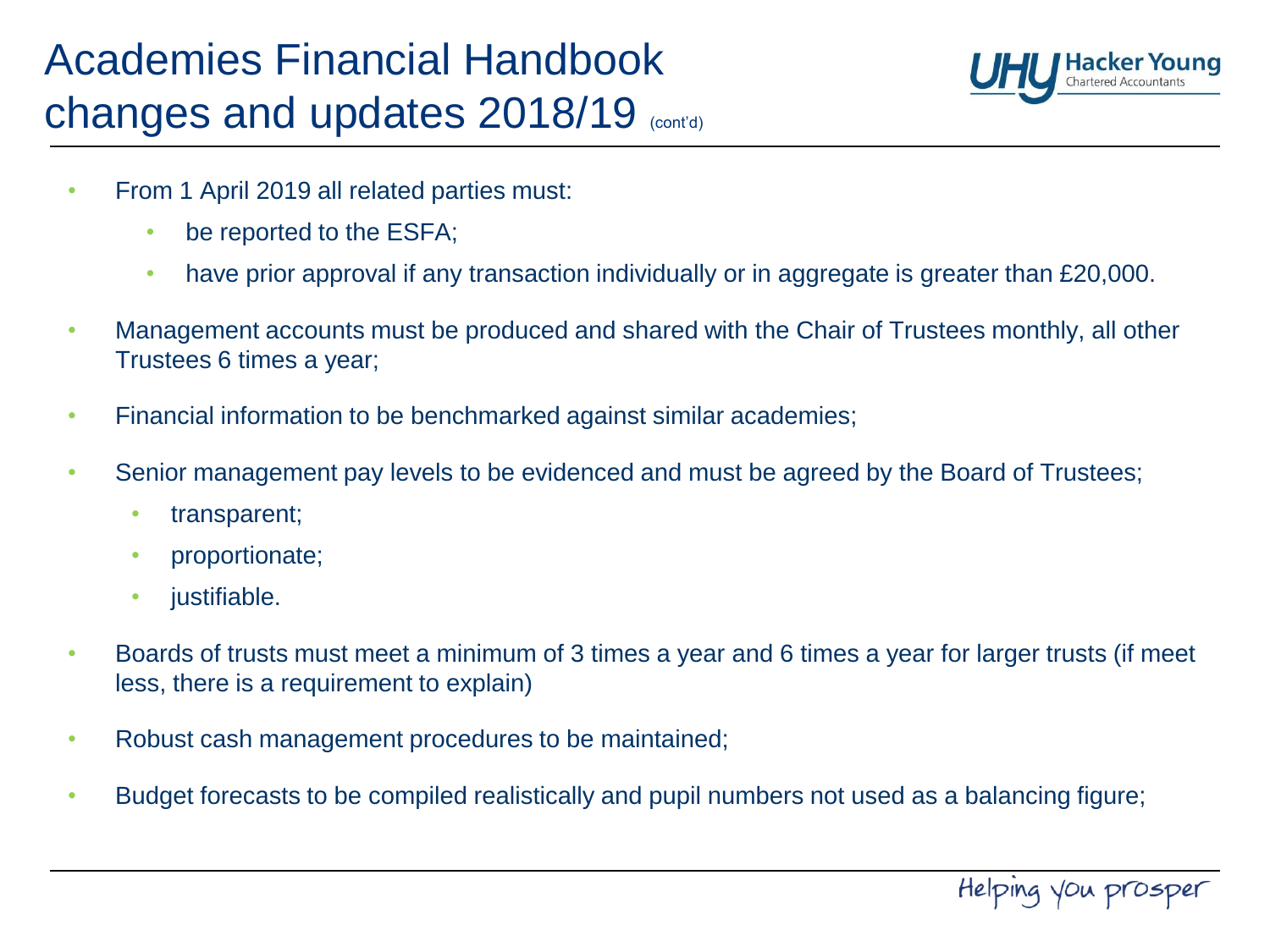# Academies Financial Handbook changes and updates 2018/19 (cont'd)



- Where possible ESFA National Funding Arrangements to be used for procurements, for example:
	- risk protection;
	- photocopiers and printers;
	- energy and water;
- Whistleblowers procedures must be in place and all staff must be aware of the process;
- Written evidence of internal checks must be retained and carried out through:
	- internal audit;
	- external audit;
	- trustees of the Trust;
	- peer review;
- Academy trusts to be named and shamed for 2 or more late returns.

Majority of changes are all about maximising efficiencies within schools to obtain best value for money.

Helping you prosper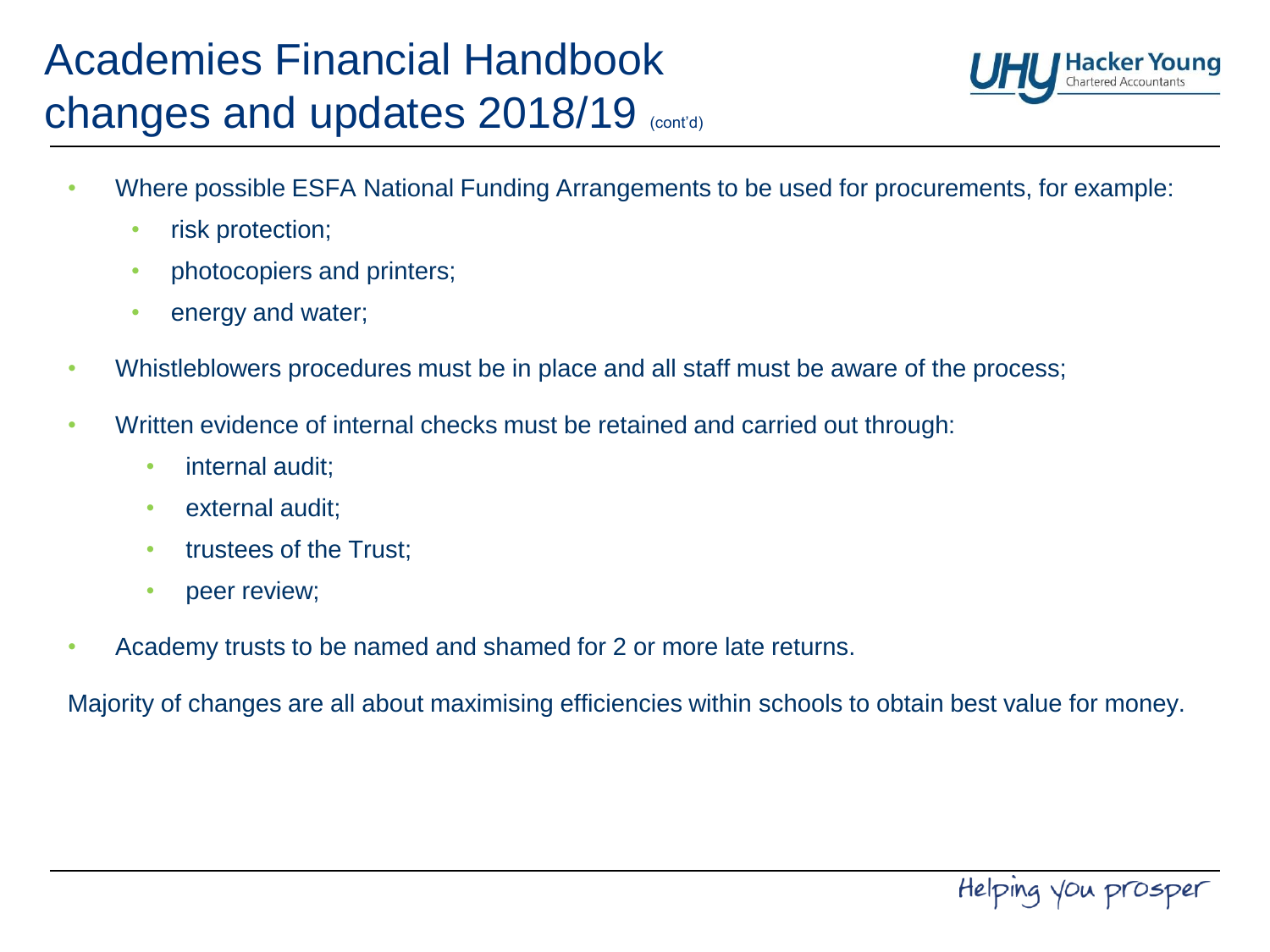

# Benchmarking and KPI's

There are 4 main areas to benchmarking:

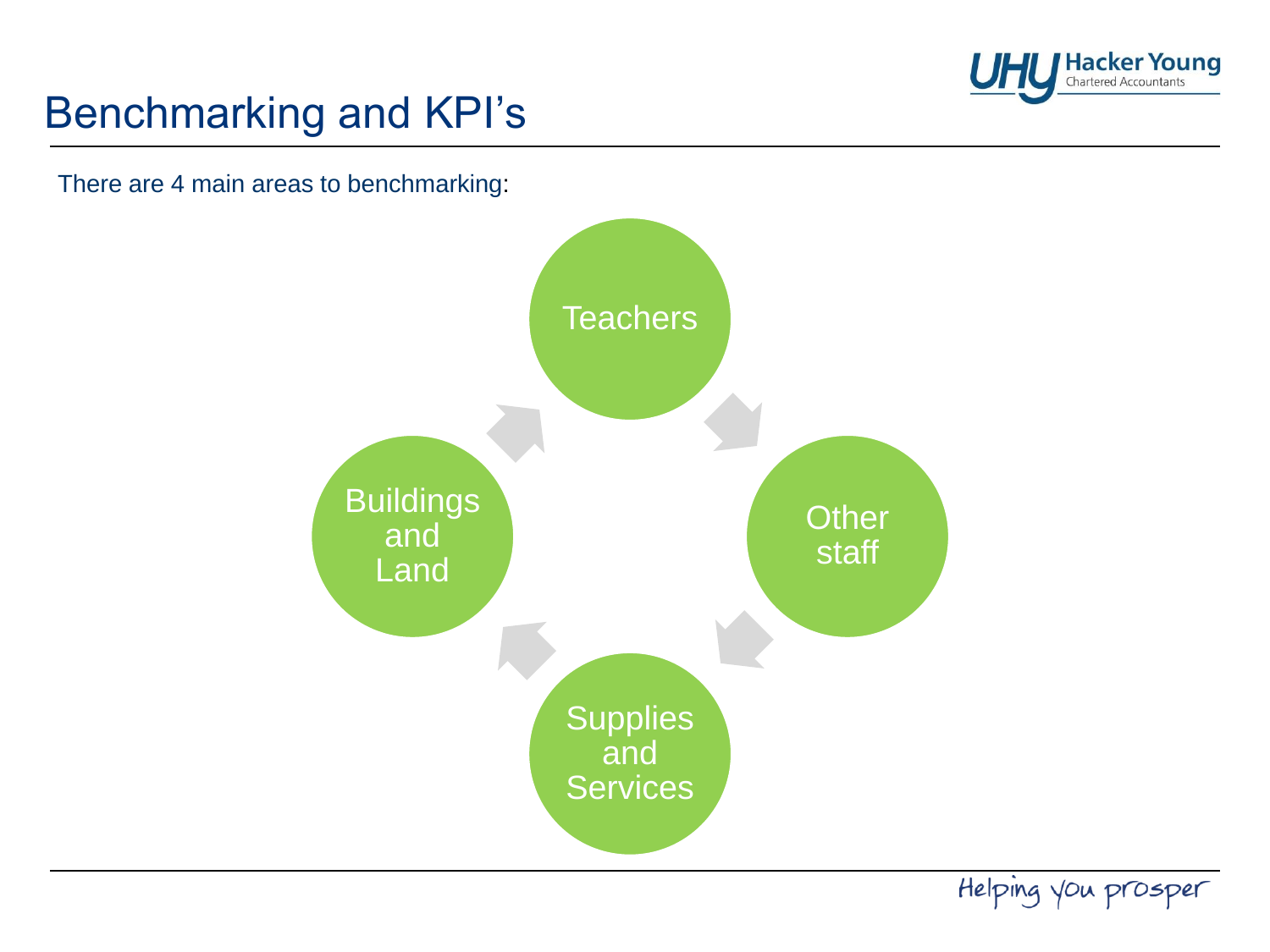

Benchmarking helps you:



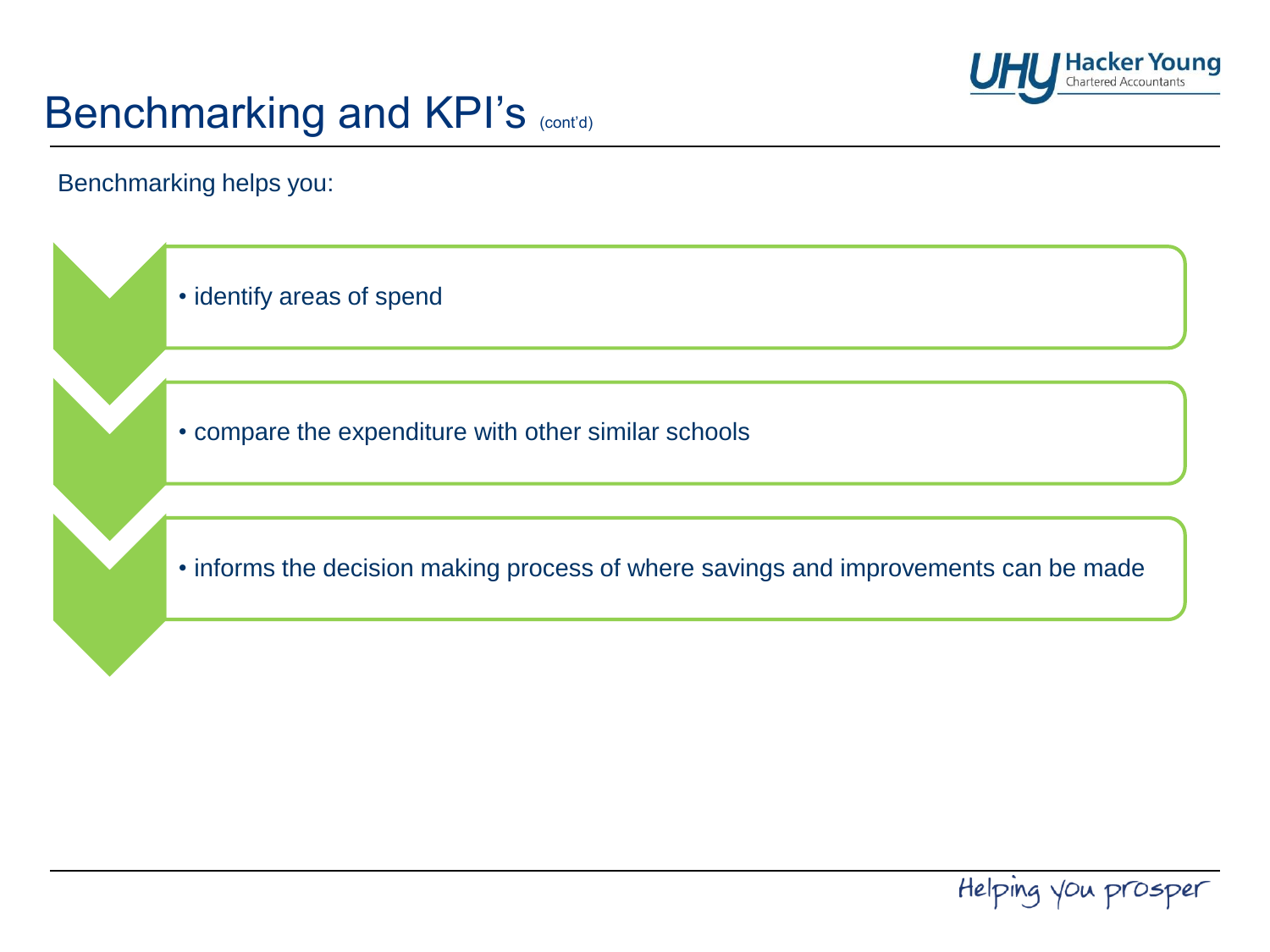

Benchmarking is only a guide and other factors should be taken into account, such as:

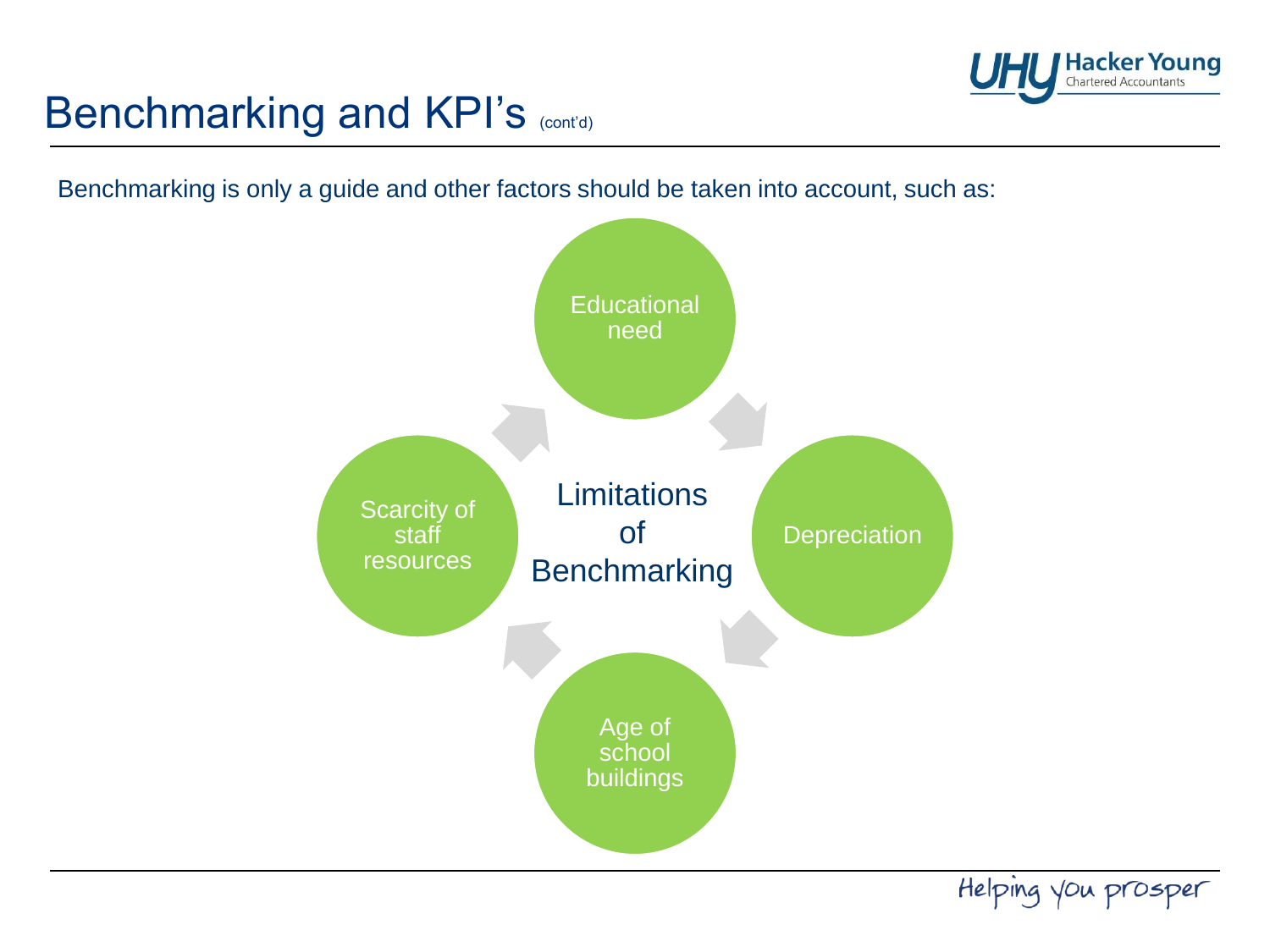

To get the most from benchmarking it is best to:

- Join or form a 'benchmarking group' of **similar schools** in your area through:
	- the local authority;
	- school business managers network;
- Review the differences and consider the reasons for them;
- ESFA benchmarking website;
	- 2016/17 KPI data in June 2018 uploaded to ESFA website for Maintained Schools and Academies comprising:
	- financial;
	- non financial information;
- ESFA website enables you to:
	- compare a single school against your own school;
	- compare a group of schools so you can obtain an average benchmark against your school;
	- have a default school.

Helping you prosper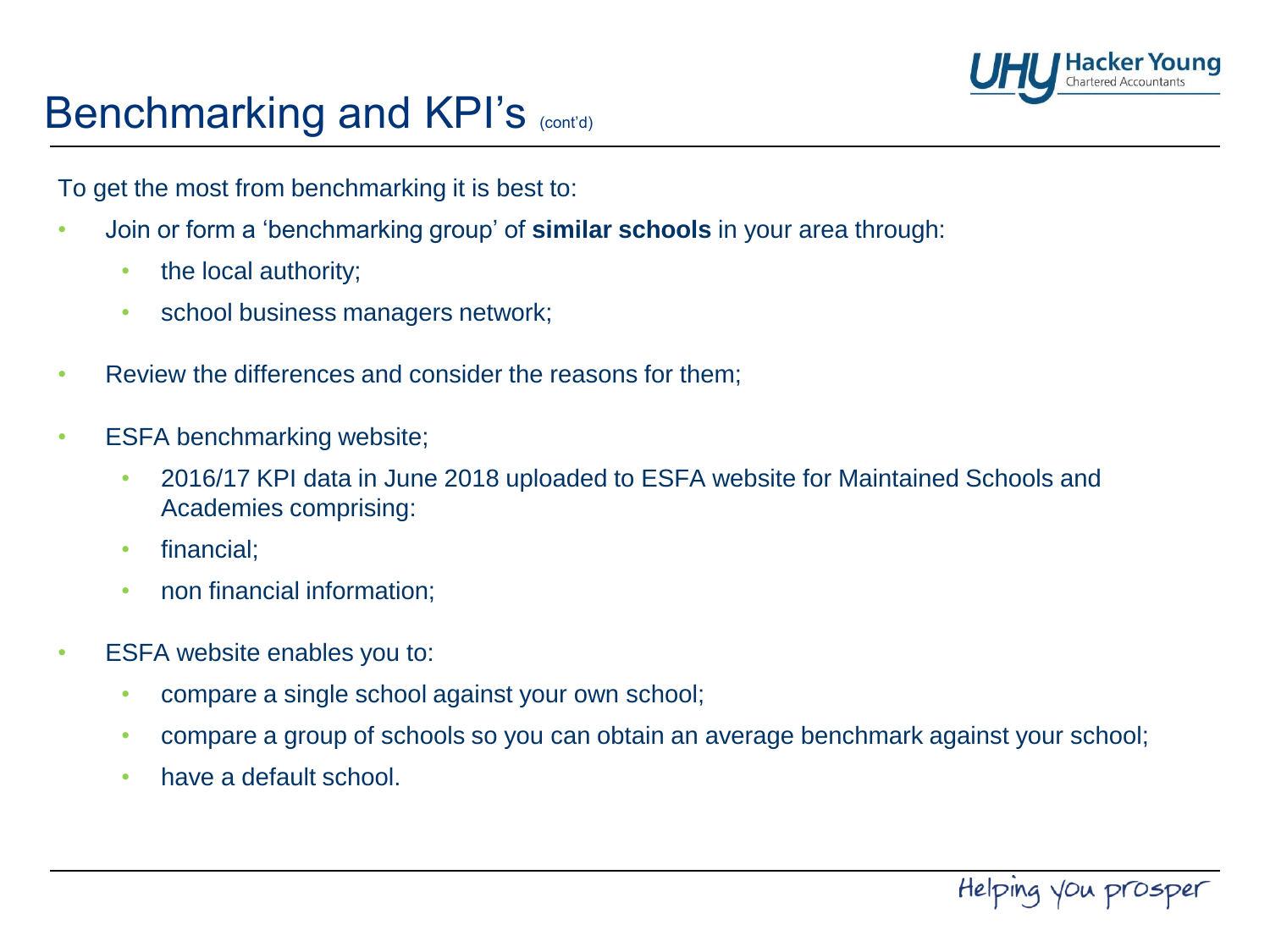

Useful financial KPI's are:

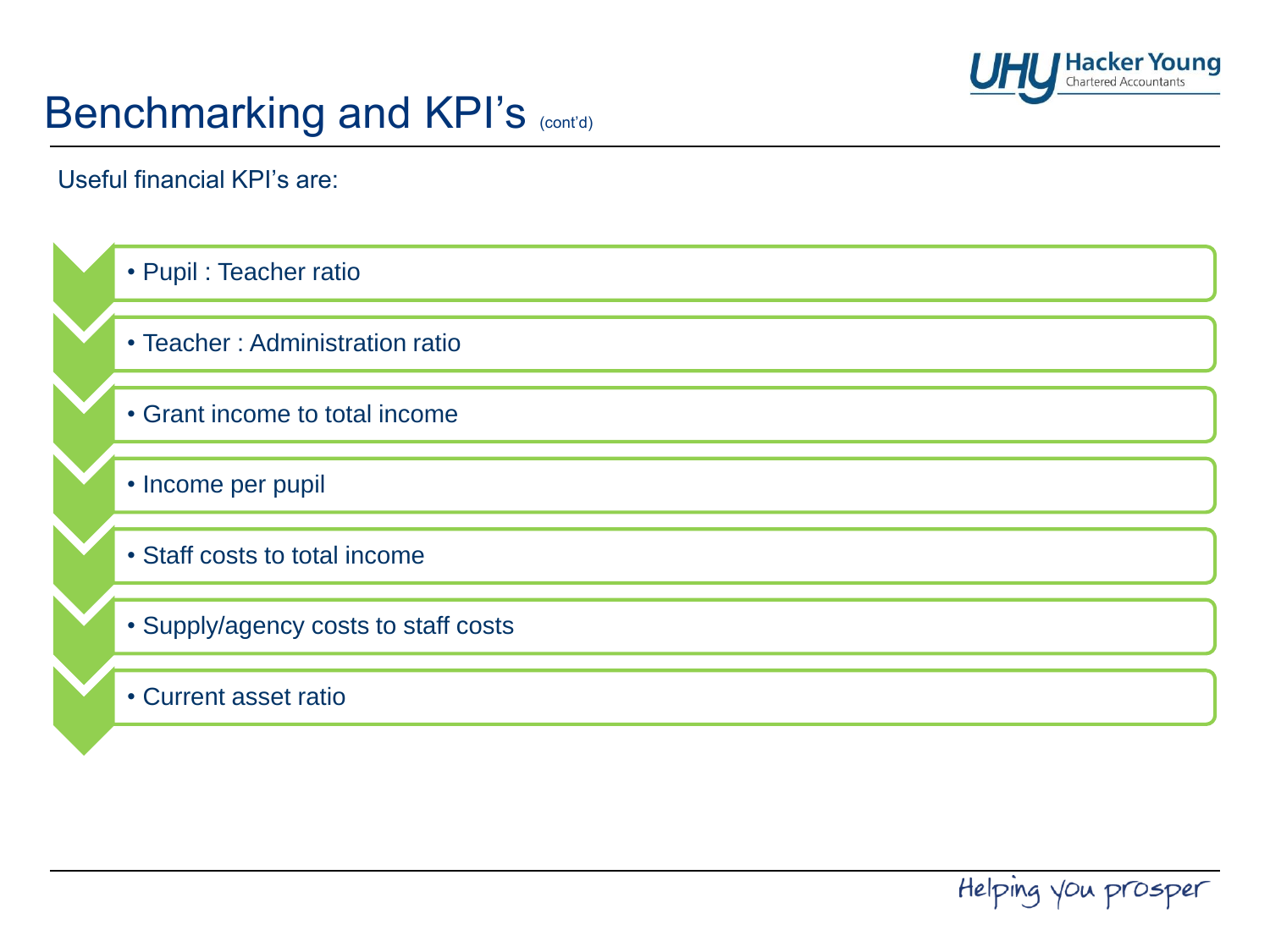

### Financial Forecasting

#### **Importance of forecasting**

- Academy Financial Handbook emphasises the need to;
	- submit a budget forecast and 3-year budget forecast return to the ESFA which must be approved by the trustees before submission
	- prepare management accounts every month with cashflow forecasting
- Helps to identify future financial risk to allow the development of mitigations/recovery plans
- Aids strategic decision making
	- Capital investments
	- Utilisation of reserves
- Becomes a tool for option appraisals and sensitivity analysis pay rises, income linked to pupil numbers etc

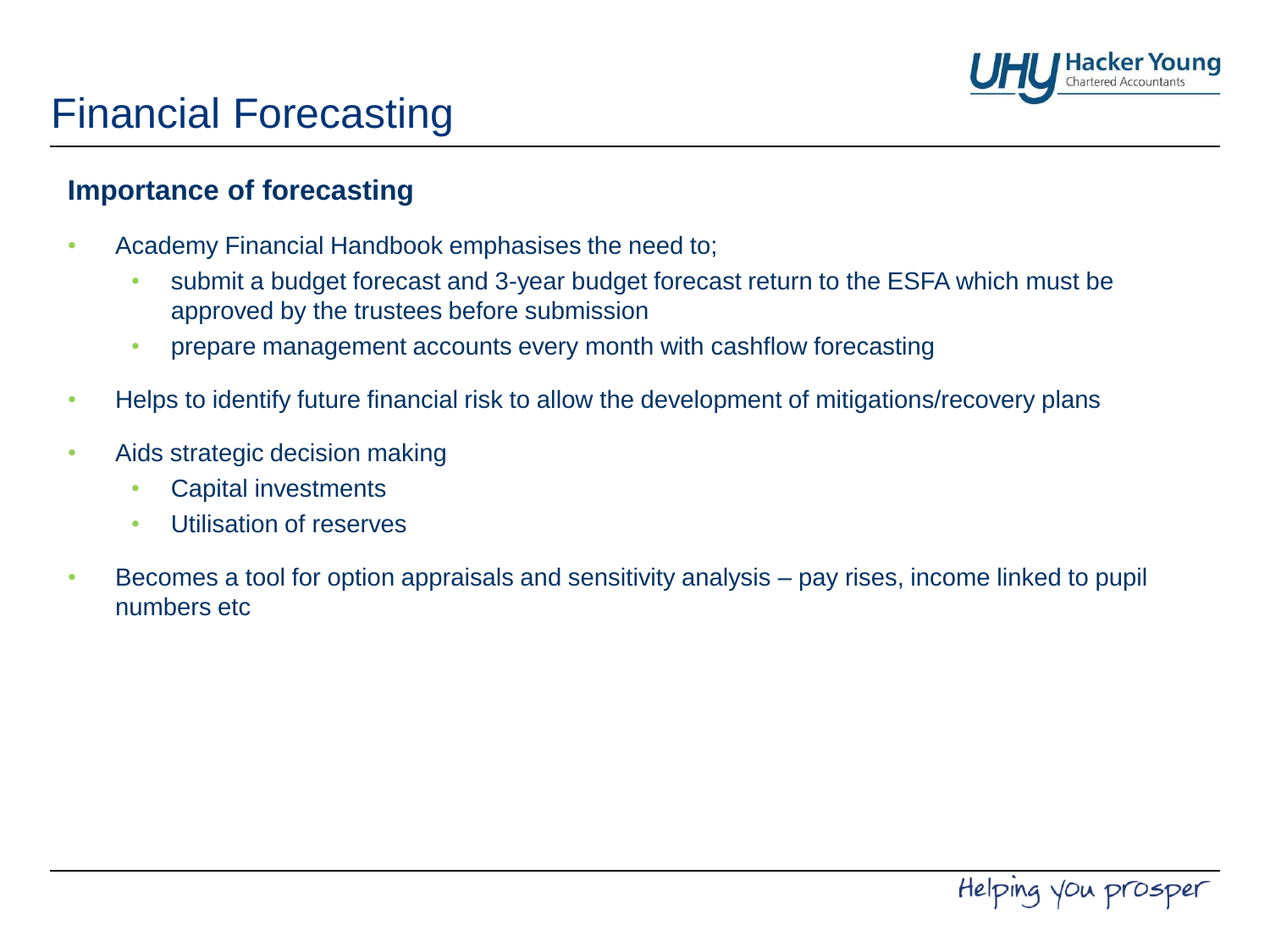

### Financial Forecasting

#### **Approach to Forecasting**

- Establish a baseline by understanding the recurrent and non recurrent make up of both income and expenditure
- Identify volume changes
	- Pupil numbers
	- **Staff numbers**
- Identify price changes
	- Income streams (pupil funding formula)
	- Pay award
	- Non pay inflation
- **Efficiency requirement**
- Cashflow items
	- Capital Investments
	- Loan repayments

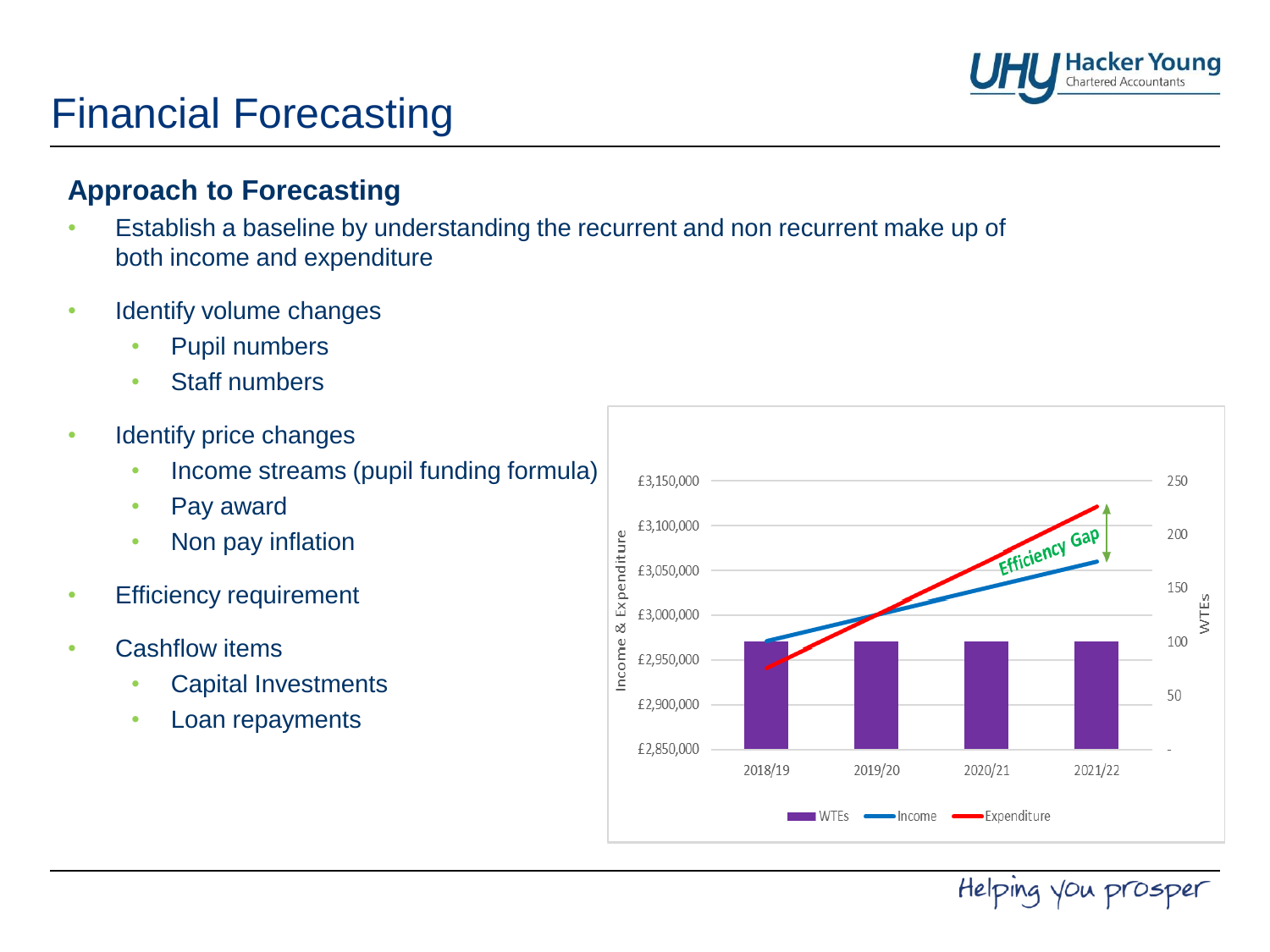

### **Summary**

#### **UHY's view**

- Academy Trusts are becoming accustomed to the Academy Accounts Direction regime
- Academy Trusts are becoming larger
- Governance at most Academy Trusts is improving
- Academy Trusts at risk are those with weak Board of Trustees and under resourced finance departments
- Budgetary control and benchmarking will become increasingly important as Academy Trusts costs continue to increase
- Going concern will become an increasing issue